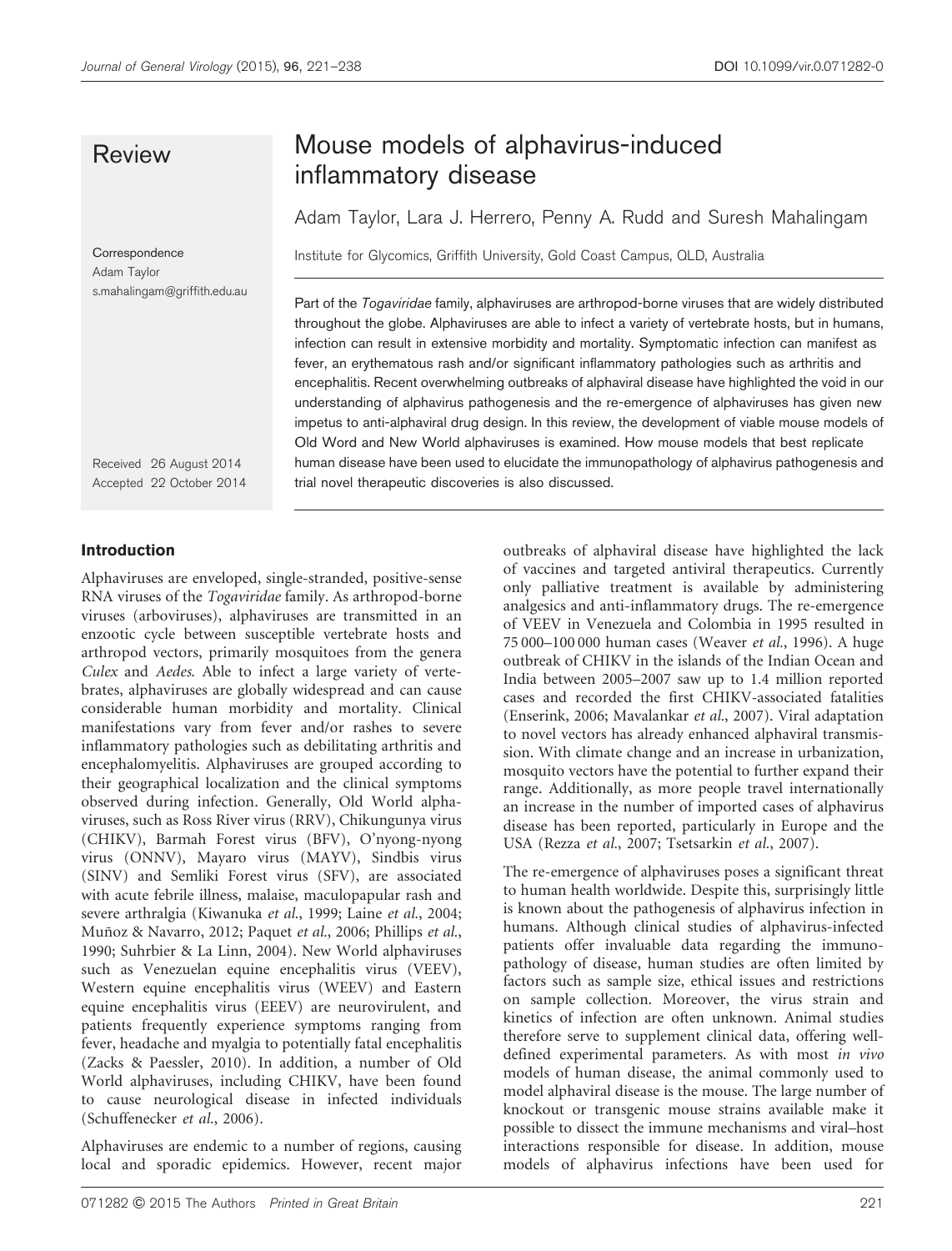preclinical testing of antiviral drugs and for vaccine development studies.

Here we summarize early examples of how mice have been used in the study of alphaviral disease and discuss the development of mouse models of both Old Word and New World alphaviruses. This review will also examine how current mouse models have furthered our knowledge of alphaviral pathogenesis and have been successfully employed to trial novel therapeutic strategies against this neglected group of viruses.

# Mouse models of Old World alphaviruses

# Chikungunya virus

Initial in vivo studies of CHIKV infection and associated disease were performed by Ross in 1956. Following the large outbreak of CHIKV in Tanganyika in 1952, CHIKV was isolated and passaged in newborn albino Swiss mice (Ross, 1956). The behaviour of these mice, inoculated intracerebrally with sera from acute-phase CHIKV patients, was also monitored closely. Mice showed high mortality rates, often with an incubation period less than 48 h. This work first highlighted the difference in susceptibility to CHIKV infection between juvenile and adult mice, with 100 % mortality recorded in infected mice younger than 12 days old. Subsequent studies highlighted the neuropathogenic potential of CHIKV in infected mice. Twenty 8-day-old Swiss  $A_2G$  mice intracerebrally inoculated with CHIKV presented with disease signs of ruffled fur, lethargy, paralysis and ultimately death at 6 days post-infection (Suckling et al., 1978a). Histological analysis of the brains of infected mice revealed severe necrosis and frequent lesions associated with microgliosis, leptomeningeal infiltration and perivascular infiltration.

Prior to the CHIKV outbreaks throughout 2005 and 2006, little work had been done to better understand the pathophysiology of CHIKV disease. However, the scale and severity of this series of outbreaks highlighted the lack of understanding of CHIKV pathogenesis and the need to develop suitable animal models. The symptoms most associated with CHIKV infection in humans are severe myalgia and symmetrical polyarthralgia of the distal joints. Initial studies in mice were restricted by the absence of clear disease signs in adult mouse strains infected with CHIKV by various routes of administration (Couderc et al., 2008; Gardner et al., 2010; Suckling et al., 1978a). Consequently, numerous mouse models of acute CHIKV disease took advantage of immunologically immature neonate mice as well as adult mice with a partially or totally abrogated type-I IFN pathway (Couderc et al., 2008; Schilte et al., 2010; Werneke et al., 2011; Ziegler et al., 2008). Using CHIKV isolates from patients of the Réunion Island outbreak, Couderc et al. (2008) observed resistance to CHIKV infection in adult mice and lethality in neonate mice following intradermal inoculation. A robust interferon response produced in adult mice is thought to protect them from fatal CHIKV infection, as has been

et al. (2008) tested the permissiveness of IFN- $\alpha$ / $\beta$ R knockout (IFN- $\alpha/\beta R^{-/-}$ ) adult mice to CHIKV infection. Infected adult IFN- $\alpha/\beta R^{-/-}$  mice all developed severe disease characterized by loss of muscle tone, lethargy and death at day 3 post-infection. Interestingly, adult mice with a partially abrogated type-I IFN pathway (IFN- $\alpha/\beta R^{+/-}$ ) developed no disease signs upon infection with CHIKV. However, unlike WT adult mice, virus was detected in the muscles and joints of IFN- $\alpha/\beta R^{+/-}$  adult mice at day 3 post-infection. These data suggest that a dose effect of type-I IFN receptor gene alters the permissiveness of CHIKV in these animals and corroborates the importance of the innate immune system in the protection of adult mice from fatal CHIKV infection. This and similar mouse models have been used to further investigate the mechanisms of type-I IFN antiviral activity and the therapeutic value of novel treatment strategies, such as CHIKV immunoglobulins, during CHIKV infection (Couderc et al., 2009; Schilte et al., 2010; Werneke et al., 2011). Using neonatal mice (strains ICR and CD-1) and subcutaneously inoculated CHIKV strain LR 2006-OPY1

observed with other alphaviruses (Grieder & Vogel, 1999; Levy, 2007; Ryman et al., 2000; Sourisseau et al., 2007). Given the interferon sensitivity of alphaviruses, Couderc

(Réunion strain), Ziegler et al. observed arthritogenic disease manifestations in infected mice and a reduction in the high mortality rate seen in previous neonate mouse models (Ziegler et al., 2008). Acute CHIKV disease signs in these mice included loss of balance, difficulty walking and dragging of the hind limbs. Histological analysis revealed dystrophic calcifications in the joint cartilage and prominent skeletal muscle necrosis in the leg. All of the mice developed viraemia that lasted 5–8 days, with CHIKV antigen staining beginning to appear focally in skeletal leg muscle on day 3 post-infection. Subsequently, staining increased in intensity and distribution, and was usually associated with muscle degeneration and necrosis. CHIKV titres were highest and persisted longest in the leg muscle, indicating a tropism of CHIKV for skeletal muscle. There was, however, little sign of collagenosis in the mouse muscle, unlike that observed in the quadriceps of acute CHIKV patients (Ozden et al., 2007). To better understand the tissue tropism of replicating CHIKV, Ziegler et al. used in vivo imaging of CHIKV-luciferase in the weanling (3–4 week-old) CD-1 mouse model (Ziegler et al., 2011). Virus was injected in the right rear footpad with  $10^{5.5}$  TCID<sub>50</sub>. Local replication of CHIKV-luciferase was observed as early as 12 h post-infection and up to 7 days postinfection. Viral dissemination to the hind-limb muscle began at day 3 post-infection and infectious virus remained up to day 5.

Thangamani et al. (2010) investigated the contrasting immune activation and cytokine expression in response to CHIKV LR 2006-OPY1 infection of 2-week-old outbred CD-1 mice by mosquito bite or intradermal needle inoculation. Looking specifically at the site of infection, they observed a skewing of host immunity towards a Th2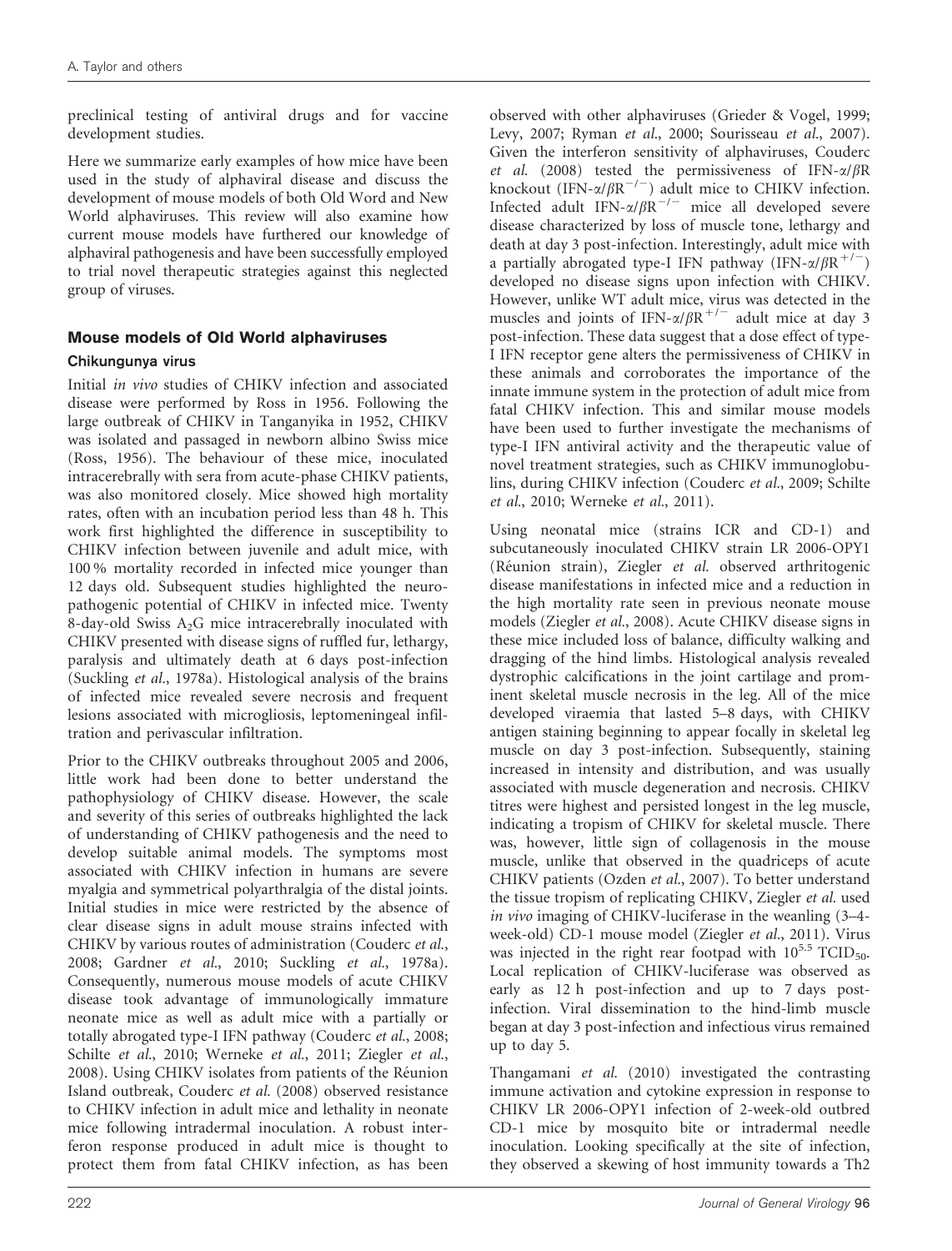cytokine profile following mosquito bite compared with a significant upregulation of Th1 cytokines after needle inoculation. Downregulation of a local antiviral Th1 response following infection by mosquito would, they concluded, promote replication and dissemination of CHIKV in the host. A number of studies by Dhanwani et al. (2011, 2014) have used an omics approach to understand the virus-induced host response in acutely infected mice. Using 2–3-day-old mice inoculated subcutaneously with 10<sup>6</sup> p.f.u. Indian strain CHIKV DRDE-06, mice developed severe hind-limb disease and paralysis, which subsided by day 12 post-infection. During peak disease, tissues permissive to CHIKV replication were subject to protein profiling to identify host factors that may contribute to inflammation and myositis. Differential expression of candidate genes in CHIKV-infected tissues may reveal relevant clinical biomarkers that allow for early detection of CHIKV disease, and validation of host– CHIKV interactions could provide novel targets for therapeutic intervention.

Although these mouse models of CHIKV provided valuable information on CHIKV tissue tropism, the use of immunedeficient adult mice or immunologically immature neonate mice limits their ability to accurately mimic the immunopathogenesis of CHIKV in humans. To better replicate muscle and joint pathologies associated with acute CHIKV disease and to reduce the mortality associated with infection in newborn mice, a number of studies sought to develop juvenile mouse models (Morrison et al., 2011; Rulli et al., 2011). Morrison et al. used 14-day-old C57BL/ 6J mice inoculated with 100 p.f.u. CHIKV SL15649 in the left rear footpad. Mice developed swelling and oedema of the left foot, which began 2 days after inoculation and persisted for at least 1 week. At 7 days post-infection, animals developed inflammatory lesions in the joints of the foot characterized by the presence of natural killer (NK) cells, monocytes, neutrophils and lymphocytes. Infected mice displayed severe chronic active tenosynovitis and necrotizing myositis in skeletal muscle tissues, much like the debilitating rheumatic pathology that is a prominent feature of CHIKV infection in humans. Using 24-day-old C57BL/6 mice infected subcutaneously with 10<sup>4</sup> p.f.u. CHIKV Réunion isolate (LR2006-OPY1), Rulli et al. (2011) observed high levels of monocyte chemotactic protein-1 (MCP-1), TNF- $\alpha$ , IFN- $\gamma$  in both the ankle and skeletal muscle of CHIKV-infected mice at peak disease. Increased levels of these pro-inflammatory factors were also found in the serum of acute CHIKV patients and probably have a causative role in the pathology of CHIKV disease. Treatment of infected mice with the MCP-1 synthesis inhibitor Bindarit ameliorated disease signs and reduced the influx of inflammatory cells into muscle and joint tissue. Reduced MCP-1 production contributed to decreased macrophage infiltration and therefore to the reduced tissue destruction observed in Bindarit-treated mice. Together, these data highlight the importance of the immune infiltrate, particularly inflammatory monocytes, to CHIKV pathogenesis.

Only recently has an acute mouse model of CHIKV disease been developed in adult (immunologically mature) mice. Gardner et al. (2010) were able to recapitulate the selflimiting arthritis, tenosynovitis and myositis seen in CHIKV-infected patients by shifting the site of infection to the ventral side of each hind foot, towards the ankle. Female C57BL/6 mice were at least 6 weeks old when inoculated subcutaneously with  $10^4$  CCID<sub>50</sub> (50 % cell culture infectious dose) Réunion Island isolate (LR2006-OPY1) or mouse-adapted Asian strain (isolated in the 1960s and closely related to the Indian isolate, IND-63- WB1, and Thai isolate, AF15561). Acute disease was characterized by development of clearly visible foot swelling that peaked 6–8 days after virus inoculation (Fig. 1). Viraemia lasted 4–5 days and viral titres in the feet peaked on day 1 post-infection. and replication-competent virus was detected in the feet until day 9. At peak disease, the feet showed immense infiltration of mononuclear cells in and around the synovial membranes and connective tissues, subcutaneous oedema and large foci of cellular infiltrates in muscle tissues. Tenosynovitis was evident with marked inflammatory cell infiltration of the connective tissues surrounding the tendons, and muscle fibres showed extensive necrosis. Disease signs were abolished in mice receiving IFN-a treatment prior to infection. However, IFNa provided no therapeutic benefit when treatment commenced after infection. Furthermore, an inactivated CHIKV vaccine was able to protect CHIKV-challenged mice, significantly reducing viraemia and disease signs. This again illustrates the role of the type-I IFN response during the onset of infection and demonstrates the utility of the adult mouse model for testing of future vaccines and therapeutic candidates. Derivatives of this model, using alternative mouse strains and mutant or knockout mice, have largely been used to examine the innate immune response against CHIKV (Gardner et al., 2012).

With no animal model currently able to reproduce the chronic rheumatic manifestations associated with CHIKV infection, a number of acute mouse models have offered clues as to why some patients experience prolonged illness. In the adult mouse footpad model, histological examination after foot swelling had subsided revealed that although tibial muscle, liver, spleen and lymph node histology had returned to normal, mononuclear cell infiltrates were



Fig. 1. Chikungunya virus-induced inflammation. Twenty-day-old C57BL/6 mice were infected subcutaneously in the footpad with 10<sup>4</sup> p.f.u. CHIKV or mock infected with diluent alone. Images were taken on day 3 post-infection.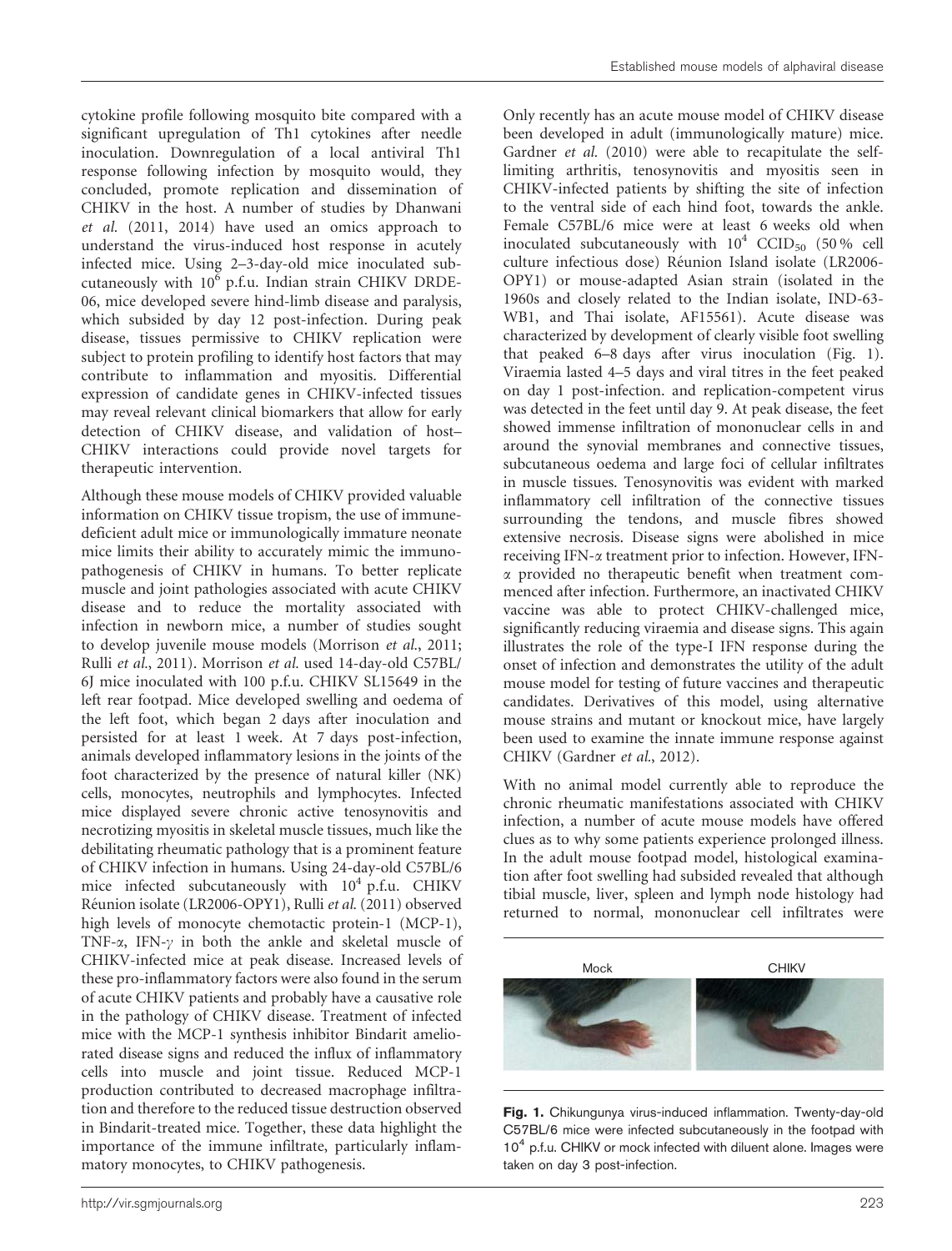observed in subcutaneous and peritendinous connective tissues from days 14 to 21 (Gardner et al., 2010). Small focal infiltrates were also observed in the muscle tissue of the feet and perisynovial tissues. Similarly, signs of inflammation were observed in joint tissues of CHIKV SL15649-inoculated 14-day-old C57BL/6J mice at 21 days post-infection (Morrison et al., 2011). Interestingly, CHIKV RNA was also detected in the ankles at 14 and 21 days after inoculation. Thus, although replication-competent CHIKV was cleared from peripheral tissues following acute infection, CHIKV RNA persisted in joint tissues for at least 3 weeks and was associated with ongoing inflammation within joint tissues.

The neurological complications associated with CHIKV disease, such as encephalitis and myelopathy, first reported in humans during the 2005-2006 Réunion Island outbreak, similarly drove the development of mouse models to investigate the neurovirulence potential of CHIKV in vivo (Chandak et al., 2009; Tournebize et al., 2009). Neuropathological studies began in BALB/c mice intranasally infected with the Ross strain of CHIKV (Powers & Logue, 2007). Immunohistochemical labelling of CHIKV antigen in brain sections revealed infected neurons in the anterior olfactory nucleus. Haematoxylin and eosin staining showed necrotic neurons with contracted nuclei, cytoplasmic eosinophilia and nuclear debris and by 5 days postinfection neuronal necrosis was prevalent in the pyriform cortex. Wang et al. developed a murine challenge model to test vaccine candidates using 5-week-old inbred C57BL/6 or outbred NIH Swiss mice infected intranasally to produce severe disease for comparative attenuation evaluations (Wang et al., 2008). Both the Réunion Island and Ross CHIKV strains produced viraemia lasting 2-3 days with a peak titre of about 3  $log_{10}$  p.f.u. ml<sup>-1</sup>. However, only the high-mouse brain passage Ross strain produced clinical signs of disease after infection in C57BL/6 mice. Animals presented with ruffled fur, a hunched posture and lethargy and died by day 7 or 8 post-infection. High virus titres, over 7  $\log_{10}$  p.f.u.  $g^{-1}$ , were found in the brain on days 3 and 7 post-infection. Histopathologic evaluation of CHIKVinfected brains on day 7 showed severe multifocal inflammation and liquefactive necrosis in the cerebral cortex and hippocampus and evidence of multifocal lymphocytic leptomeningitis. The apparent enhanced neurovirulence characteristics of Réunion Island CHIKV strain in humans are still the focus of ongoing studies.

# O'nyong nyong virus

ONNV is antigenically related to CHIKV and produces a similar disease presentation. ONNV circulates endemically in Africa and was first isolated in the mid-1960s from both Anopheles mosquitoes and acute human patient sera after intracranial inoculation of suckling mice and subsequent passage (Williams et al., 1965a, b). Very few studies have investigated ONNV-induced disease, and only recently have mice been used to study the pathogenesis of ONNV.

Using a range of genetic knockout mice, a study was conducted to assess the immunopathogenesis of two different strains of ONNV (MP30 from the 1959 epidemic and SG650 from the 1996 epidemic) (Seymour et al., 2013). This study utilized RAG1<sup>-1-</sup>, IFN<sub>7</sub>R<sup>-1-</sup>, STAT1<sup>-1-</sup> and IFN $\alpha/\beta R^{-1}$  mice and concluded that the innate immune response was critical in establishing protection against infection, whereas the adaptive immune system was not. This study further reported that IFN- $\gamma$  alone is not necessary to control acute disease and the IFN- $\alpha/\beta$  response has a greater role in protection against acute disease (Seymour et al., 2013). Seymour et al. (2013) also indicated that, as with CHIKV, to best replicate the joint swelling and myositis of human ONNV disease in mice, the site of viral inoculation is moved to the footpad.

# Ross River virus

Initial studies reporting on the infection of mice with RRV were published in consecutive articles in 1973 (Mims et al., 1973; Murphy et al., 1973), with a subsequent publication reporting studies on the adaptation of RRV field isolates to both cell lines and laboratory mice (Seay et al., 1981). Initial pathogenesis studies of RRV using the prototype T48 strain were described in two distinct parts. A focus on RRV-associated brain pathology in mice comprised the first section (Mims et al., 1973), with the pathogenic effects of infection on muscle, periosteum, perichondrium and brown fat being the focus of the second report. In the first study, mice survived and recovered from the symptoms of RRV disease in spite of persistent cortical and general neurological lesions (Murphy et al., 1973). By day 13 postinfection, after the animals had recovered from disease, a generalized monocyte infiltration was noted in the mouse brain suggesting that lesions were not responsible for the paralysis observed between days 7 and 10 post-infection, but that paralysis was a result of severe necrosis of the muscle. Further studies on muscle tissues showed that virus could be detected at day 3 post-infection, and by day 7 post-infection severe necrotic changes were noted, peaking at day 10 post-infection, corresponding to a peak in disease severity. Regeneration and repair of the muscle tissue was noted, returning to a normal appearance by day 34 postinfection (Murphy et al., 1973). Examination of the bone perichondrium and periosteum revealed limited signs of necrosis leading the authors to conclude that there was no joint involvement in diseased mice. This observation was contradictory to the involvement of joints in infected patients suggesting little correlation between the mouse model and human disease (Murphy et al., 1973). However, it was noted that monocyte involvement may vary depending on the tissue, and day 3 may have been too early to observe significant inflammatory changes in bone and joint tissues. These reports (Mims et al., 1973; Murphy et al., 1973) were the first to note the association of RRVinduced pathology with monocyte infiltrates, providing early evidence for the later elucidation of the central role of monocytes/macrophages in RRV disease in mice.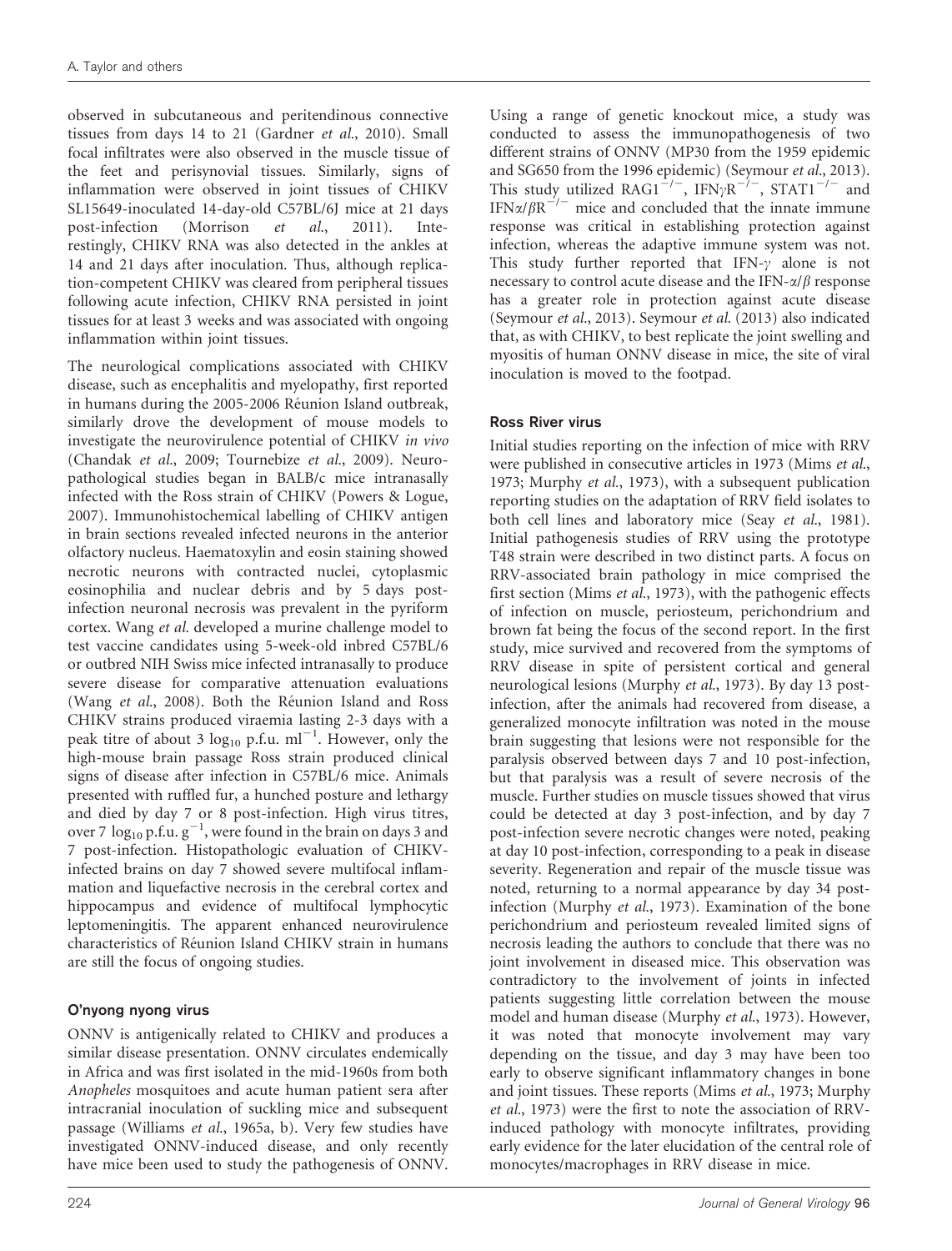The early observations of RRV-induced muscle pathology associated with mononuclear infiltrates were confirmed in studies by Seay et al. (1981). RRV replication was detected in the serum and muscle of infected 7-day-old mice at day 1 post-infection. Virus was cleared from the serum by day 5, but was maintained in the muscle up to day 9 postinfection. Foci of muscle necrosis were observed in association with local mononuclear infiltrates at day 5 post-infection, which increased by day 7 post-infection accompanied by significant muscle necrosis. By day 11, necrosis and inflammation had almost totally replaced muscle tissue. From day 15 post-infection, inflammation had decreased such that by day 65 muscle tissue had undergone complete recovery in both structure and function (Seay et al., 1981). These studies were repeated in 4-week-old mice, with no clinical signs of infection detected, confirming the age-related resistance to RRV disease that had been previously observed (Mims et al., 1973; Murphy et al., 1973). As humoral and cell-mediated responses to RRV were similar for the two age groups, and immunosuppressive therapies had no impact on agerelated resistance to disease, Seay et al. (1981) concluded that RRV-induced myositis was a result of viral lysis of

muscle fibres, rather than immune-mediated pathology.

The collective early RRV studies focused on very young mice with the concluding observation that depletion or neutralization of immune response did not reverse disease and hence that immunopathology was not involved in RRV disease. Studies using older outbred mice significantly bridged the gap between the mouse and human disease and resulted in an overwhelming change in opinion regarding the involvement of immunopathology in inducing RRV disease. Infected 14–17-day-old Swiss or CD-1 mice displayed signs between days 8 and 11 post-infection of ruffled fur, hunching, lethargy, hind-limb paresis and paralysis (Morrison et al., 2006). Depletion of macrophages by silica or carrageenan prior to RRV inoculation was shown to ameliorate disease (Lidbury et al., 2000). Further investigation of hind-limb muscle from symptomatic mice showed a strong  $F4/80^+$  monocyte/macrophage phenotype in the infiltrating cell population (Lidbury et al., 2000; Mims et al., 1973; Murphy et al., 1973; Seay et al., 1981; Seay & Wolinsky, 1982, 1983) accompanied by a loss of striation and centralized nuclei. Confirming the earlier findings by Seay et al. (1981), mice recovered from RRV disease with muscle tissue returning to normal morphology within 30– 40 days. Similar to other studies, immunosuppressive agents including cyclophosphamide and sublethal  $\gamma$ -irradiation resulted in the abolition of antibody production and prolonged in vivo virus growth, but resulted in marginal changes to morbidity and mortality in infected mice (Lidbury et al., 2000). Collectively, these data firmly establish the macrophage as the cellular mediator of RRV disease in the mouse model and show clearly that while depletion of progenitor T and B cells had only very minor roles, contrary to previous opinion, the disease in the animal model can be considered to be immune mediated.

Development of the outbred mouse model to better represent the human clinical manifestations enabled further dissection of RRV pathogenesis in vivo. The currently utilized model of RRV disease has been developed using the outbred mouse model as a platform (Lidbury et al., 2008; Morrison et al., 2006, 2007). Here, 20- to 24 day-old C57BL/6 mice are subcutaneously inoculated, and virus titres peak in the first 24–48 h post-infection with viable virus detected in the serum, skeletal muscles and joints, indicative of viraemic spread. Disease onset is observed by 4–5 days post-infection with clinical disease signs that include ruffled fur and weight loss. By 7–12 days, peak disease is reached with clinical disease signs of severe hind-limb dysfunction, loss of grip strength and severe weight loss. At peak disease, viraemia is no longer detectable. The infection elicits an inflammatory response, detectable primarily within the muscle tissues, with severe myositis observed in the skeletal muscle (Fig. 2). By 15– 21 days post-infection, the disease signs resolve, with mice regaining hind-limb function and beginning to gain weight. At 30 days, mice show no signs of disease.

The current RRV mouse model has provided a useful method to analyse the contribution and involvement of both soluble and cellular factors in vivo throughout the course of infection, and allows for a link between in vitro studies and the findings from RRV-infected patients. In terms of cellular factors, NK cells and  $CD4^+$  and  $CD8^+$  T cells were identified within the inflammatory infiltrates in addition to inflammatory macrophages. To determine the functional role of these adaptive immune cells, C57BL/6J RAG-1<sup>-/-</sup> mice (that lack functional T and B cells) were infected with RRV alongside WT controls, with results showing both mouse strains developed a similar disease. Muscle pathology confirmed that the adaptive immune response has a minor, if any, role in the development of RRV disease (Morrison et al., 2006). Additional mouse studies that investigated macrophage products involved in RRV disease further confirmed the relevance to human disease. Macrophage-depletion studies were expanded using clodronate and demonstrated reductions in joint/ muscle tissue levels of TNF- $\alpha$ , IFN- $\gamma$ , reactive nitrogen intermediates (RNI) and MCP-1. These four pro-inflammatory proteins were elevated in synovial fluid collected from patients with active RRV polyarthritis compared with control samples from osteoarthritis patients, further demonstrating relevance of the mouse RRV disease model for human disease (Lidbury et al., 2008). Further studies have shown that IFN- $\gamma$ , TNF- $\alpha$ , IL-1 $\beta$ , -6 and -10, macrophage inflammatory protein-1 $\alpha$  (MIP-1 $\alpha$ ), macrophage migration inhibitory factor (MIF), MCP-1, -2 and -3 and the enzyme arginase-1 are all upregulated in response to RRV infection, and implicate these soluble factors in the immunopathogenesis of RRV disease in the mouse model (Herrero et al., 2011; Lidbury et al., 2008; Rulli et al., 2009; Stoermer et al., 2012). The exact role that each of these factors play in the pathogenesis of RRV is still the focus of ongoing studies; however, the murine model has allowed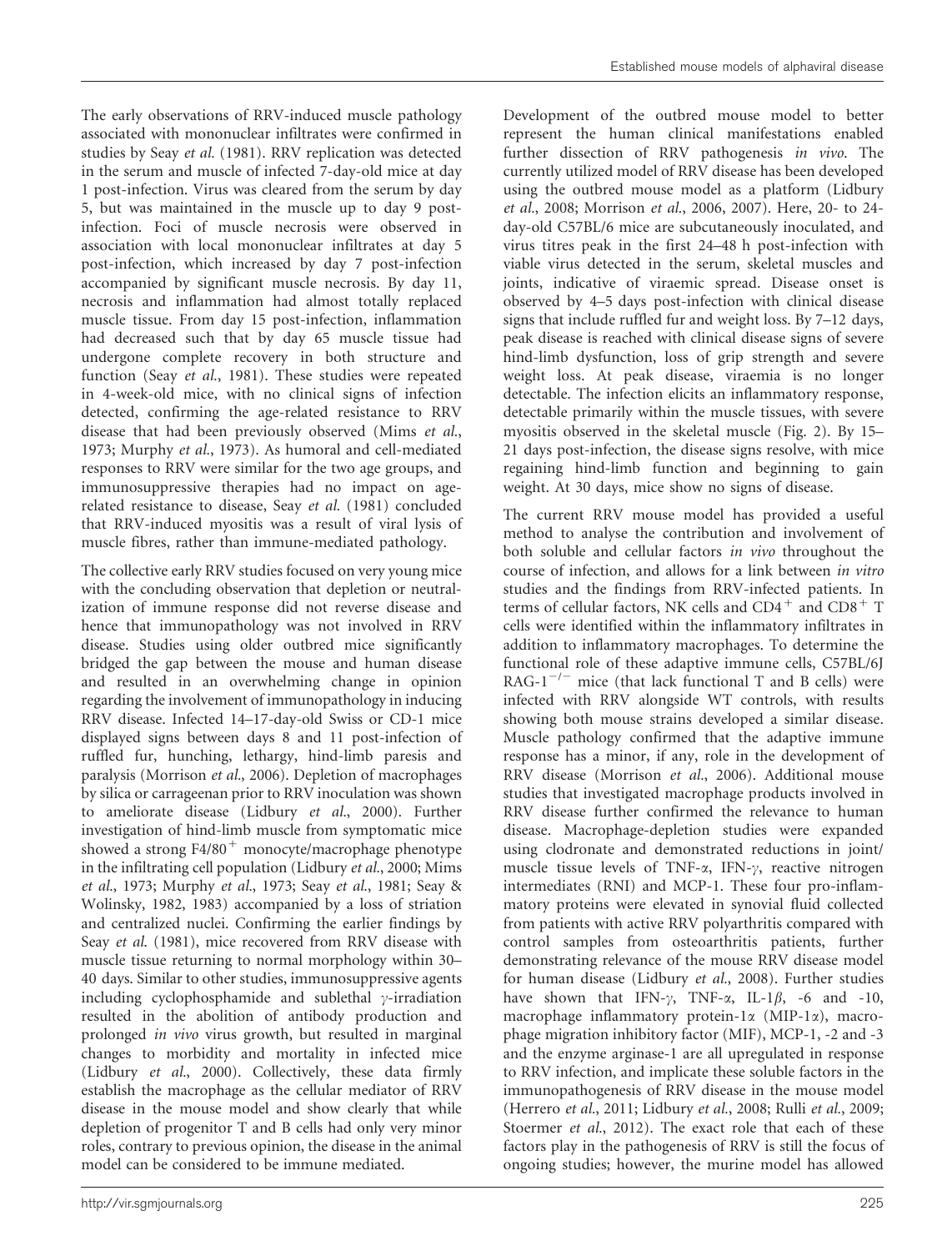

Fig. 2. Muscle pathology of RRV- and BFV-infected mice. Twenty-day-old C57BL/6 mice were infected subcutaneously with 10<sup>4</sup> p.f.u. RRV, BFV or mock infected with diluent alone. Representative images show the pathology of skeletal muscle tissues at peak disease. Quadriceps were removed on day 10 post-infection for processing and stained with haematoxylin and eosin. Magnification, ×200.

for detailed analysis of several of these pathways. The soluble factors MIF, TNF- $\alpha$ , MCP-1 and IL-10 have been extensively studied demonstrating critical and unique functions for each. MCP-1 has been shown to be involved in macrophage recruitment during RRV-induced inflammation, whereas MIF is critical in the upregulation of MCP-1, which in turn is instrumental in disease severity (Herrero et al., 2011; Rulli et al., 2009). Neutralization of TNF causes a decrease in antiviral immunity by downregulating IFN, thereby resulting in increased RRV titres and virus-induced mortality in the mouse (Zaid et al., 2013). RRV infection of murine bone cells was confirmed using a reporter RRV able to express enhanced green fluorescent protein (EGFP) during replication. Infection results in bone loss by disrupting the receptor activator of nuclear factor  $\kappa\beta$  ligand (RANKL) and osteoprotegerin (OPG) ratio in an IL-6-dependent manner such that neutralization of IL-6 protects from RRV-induced bone loss (Chen et al., 2014). Arginase-1 was found to be a key factor in RRV-induced myeloid cell activation inducing prolong ation of viral infection and musculoskeletal disease (Stoermer et al., 2012). These studies are being furthered to determine the potential of these soluble factors to act as novel therapeutic targets in treating alphaviral disease.

Using the RRV mouse model, studies have also demonstrated that complement activation contributes to RRV inflammatory disease and assists in the production of severe inflammatory arthritis and myositis (Gunn et al., 2012; Morrison et al., 2007, 2008). C3 activation products, such as the complement receptor 3 (CR3) ligand iC3b, were detected at the sites of RRV-induced inflammation, and C3 was found to be critical for the tissue destruction phase of RRV-induced inflammatory disease (Morrison et al., 2007). Complement activation can occur via several different pathways, and studies have further determined that the lectin pathway and mannosebinding lectin are instrumental in RRV-induced

complement activation and RRV disease (Gunn et al., 2012).

Since 2000, dramatic progress has been made to establish a mouse model that, as described above, has consistently shown relevance to human disease associated with RRV infection and provided a platform to develop and test novel therapeutics. To date there have been a number of studies on a range of potential new treatments including the indazole derivative, Bindarit, the antimetabolite methotrexate and the rheumatoid arthritis drug etanercept (Rulli et al., 2009; Taylor et al., 2013; Zaid et al., 2013). Bindarittreated mice had less severe RRV disease, reduced tissue damage and lower intensity of inflammatory cell recruitment through downregulation of MCP-1, -2 and -3. Alternatively, both methotrexate and etanercept increased RRV-induced disease severity by affecting antiviral immunity.

### Barmah Forest virus

BFV shares an analogous distribution to RRV and displays similar disease signs. Due to these similarities it is believed that BFV is largely underdiagnosed (Jacups et al., 2008; McGill, 1995). To date, most studies on BFV infection have been sero-epidemiological. A recently published paper analysed the susceptibility of both newborn Swiss mice and adolescent C57BL/6 mice, showing distinctions from the widely published RRV models (Herrero et al., 2014). Similar to RRV, Swiss outbred mice were found to be susceptible to BFV. The BFV prototype strain, BFV2193, was identified as the most virulent strain in Swiss mice inducing disease characterized by hind-leg paresis and leg extension with high mortality (Herrero et al., 2014). Tissue tropism demonstrated efficient viral replication resulting in high viraemia and high titres in the muscle and brain (Herrero et al., 2014). Subcutaneous infection of C57BL/6 mice with the prototype BFV2193 was found to induce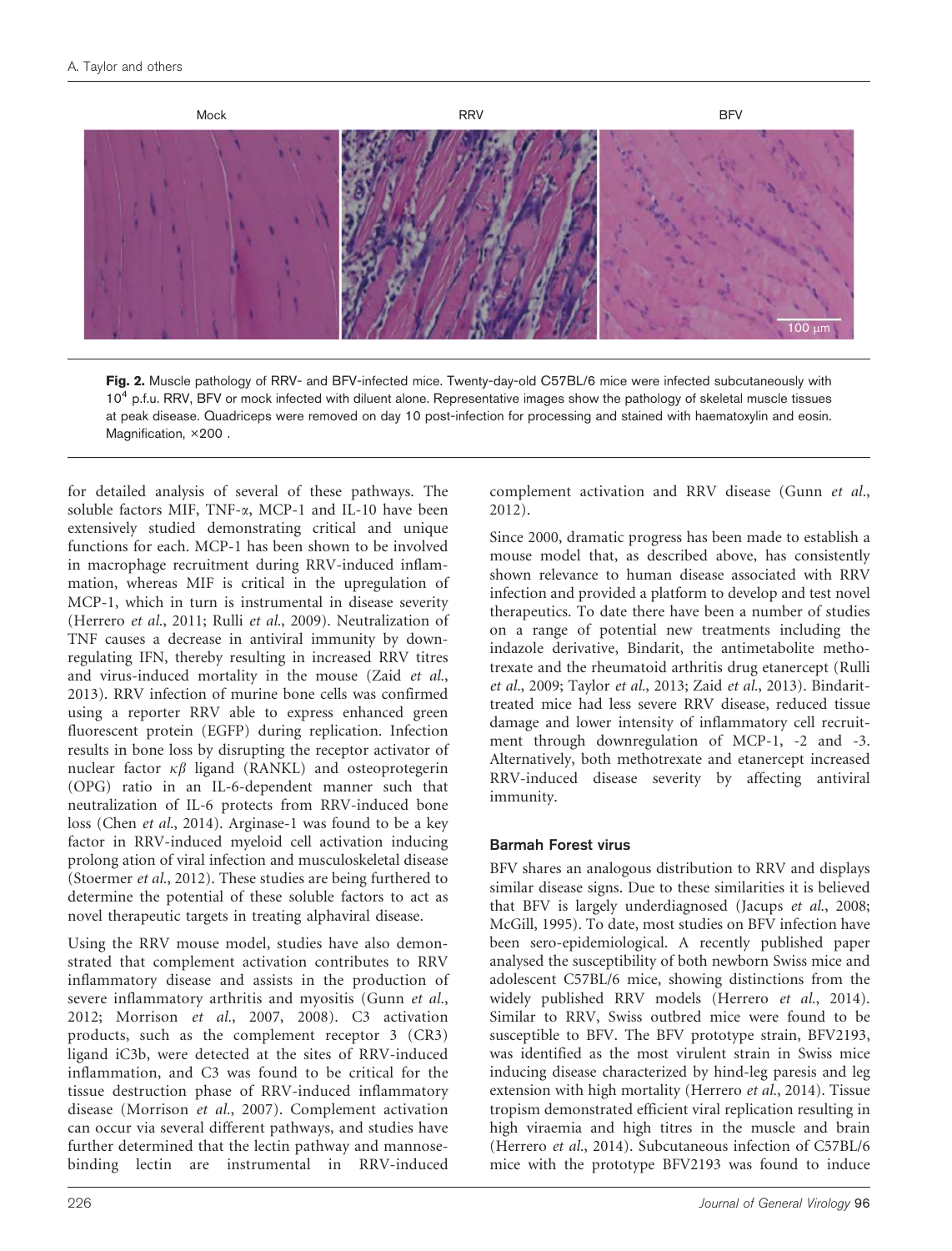moderate arthritic disease, in contrast to the severe myositis and arthritis caused by RRV in these mice. Observed disease signs included lethargy, ruffled fur and a hunched posture but did not include hind-limb dysfunction, which is classically observed in RRV-infected C57BL/6 mice (Herrero et al., 2014). Correlating with disease severity, histological studies demonstrated that, in contrast to RRV, BFV replicated poorly in muscle and did not cause severe myositis (Fig. 2). Analysis of inflammatory mediators further supported the mild disease signs, as BFV did not induce high levels of TNF- $\alpha$  and IL-6 in the muscle tissue as seen with RRV (Herrero et al., 2014). The study concluded that although BFV is highly pathogenic and displays tropism for many tissues, it is distinct from RRV causing only moderate disease in mice with limited muscle tropism (Herrero et al., 2014).

# Mayaro virus

MAYV was first isolated in 1954 and is endemic to South America where it causes sporadic cases and smaller outbreaks of disease that manifest with fever, headaches, arthralgia and myalgia (Anderson et al., 1957; Halsey et al., 2013). To date, there have been very few studies on mouse infections with MAYV. A study in 2009 described infection of newborn mice with acute-phase serum samples collected from febrile patients to isolate MAYV, but no clinical signs were described in these mice (Azevedo et al., 2009). However, unpublished data described by Ziegler in a 2008 report suggest that subcutaneously infected newborn and 14-day-old ICR mice present skeletal muscle and connective tissue changes similar to those described for CHIKV and RRV (Ziegler et al., 2008). A recent study used A129 mice, which lack functional type-I IFN receptors, to assess the level of attenuation of MAYV vaccines (Weise et al., 2014). Five 8-week-old mice were inoculated intradermally in the left footpad with  $10^4$  p.f.u. of MAYV or vaccine and monitored for survival, changes to body weight and viraemia. Although vaccines were well tolerated, all MAYV-infected mice succumbed between 4 and 5 days post-inoculation.

# Semliki Forest virus

Although most human SFV infections are asymptomatic, SFV has been found to be responsible for febrile outbreaks associated with severe persistent headache, myalgia and arthralgia (Mathiot et al., 1990). Following the initial isolation of SFV from mosquitoes in Uganda, Smithburn & Haddow (1944) first analysed the pathogenic properties of SFV in mice. Lethal encephalitis was observed in adult mice intracerebrally inoculated with SFV. Using the same virus isolate (L10), Seamer et al. (1967) described the progression of a 'highly fatal disease' in all mice infected either intracerebrally or peripherally. Paralysis was observed in a number of mice prior to death, and survival was prolonged in older mice. In 25-day-old mice inoculated with  $10^{1.6}$  p.f.u. in the footpad, productive viral replication

was found in the spleen and central nervous system (CNS). Furthermore, histological analysis of the CNS revealed signs of encephalitis and myelitis, demonstrating the neurovirulence of the L10 strain in mice.

In 1961, an avirulent strain of SFV, A7, was isolated from mosquitoes in Mozambique (McIntosh et al., 1961). The early stages of infection with A7 and the more virulent L10 strain were indistinguishable in weanling mice (Bradish et al., 1971; Pusztai et al., 1971). However, there were differences in the replication kinetics of virulent and avirulent strains of SFV in the brain tissues of mice, with virulence linked to the ability of strains to replicate faster and to a higher titre in neuronal cells (Gates et al., 1985). This leads to rapid and extensive damage of neurons in the CNS of mice infected with virulent SFV (Balluz et al., 1993). Infection of mice over 17 days old with the A7 strain proved to be largely nonlethal. Animals did, however, develop neurological disease manifestations over the course of infection, including virusinduced demyelination in the CNS. Murine models and in vivo studies of SFV disease have therefore sought to understand the immunopathology and virus–host interactions responsible for viral encephalitis.

Early identification of demyelination as a feature of SFV infection in mice was investigated in greater detail by a number of subsequent studies (Chew-Lim, 1975; Mackenzie et al., 1978; Zlotnik et al., 1972). Using avirulent strains, Chew-Lim et al. (1977) traced the course of SFV infection in the mouse brain. Mice infected at 3–4 weeks of age were used to evaluate changes in the immunopathology of CNS inflammation during infection. Histological analysis revealed lesions, including perivascular cuffing composed largely of lymphocytes, in the medullary substance of the cerebellum. Acute encephalitis peaked at 18 days postinoculation and gradually resolved by day 42. Similar pathological studies revealed that in addition to cellular degeneration and infiltration, focal spongiform lesions irregularly distributed throughout the CNS characterized infection with avirulent SFV. These lesions were associated with peripheral astrocytic hypertrophy and intense activity of glycoside hydrolases (Mackenzie et al., 1978).

Suckling et al. (1978b) undertook a comprehensive examination of the inflammatory pathology associated with SFV infection of a number of mouse strains (random outbred Swiss/A2G mice, outbred BSVS, inbred BALB/c, CBA and SJL/J mice), with particular emphasis on the demyelination observed in the cerebellar white matter. Mice 4–7 weeks of age were inoculated intraperitoneally with  $10^4$  LD<sub>50</sub> suckling mouse intracerebral avirulent SFV. While seldom producing clinical signs of disease, several mouse strains displayed mild encephalitis and focal microcystic spongiform lesions were evident, as was a loss of myelin within the white matter of the CNS. SJL/J mice appeared to be much less affected.

Historically, the exact cause of SFV-induced demyelination has been a topic of debate, often with conflicting data. Virus-induced myelin loss was generally attributed to one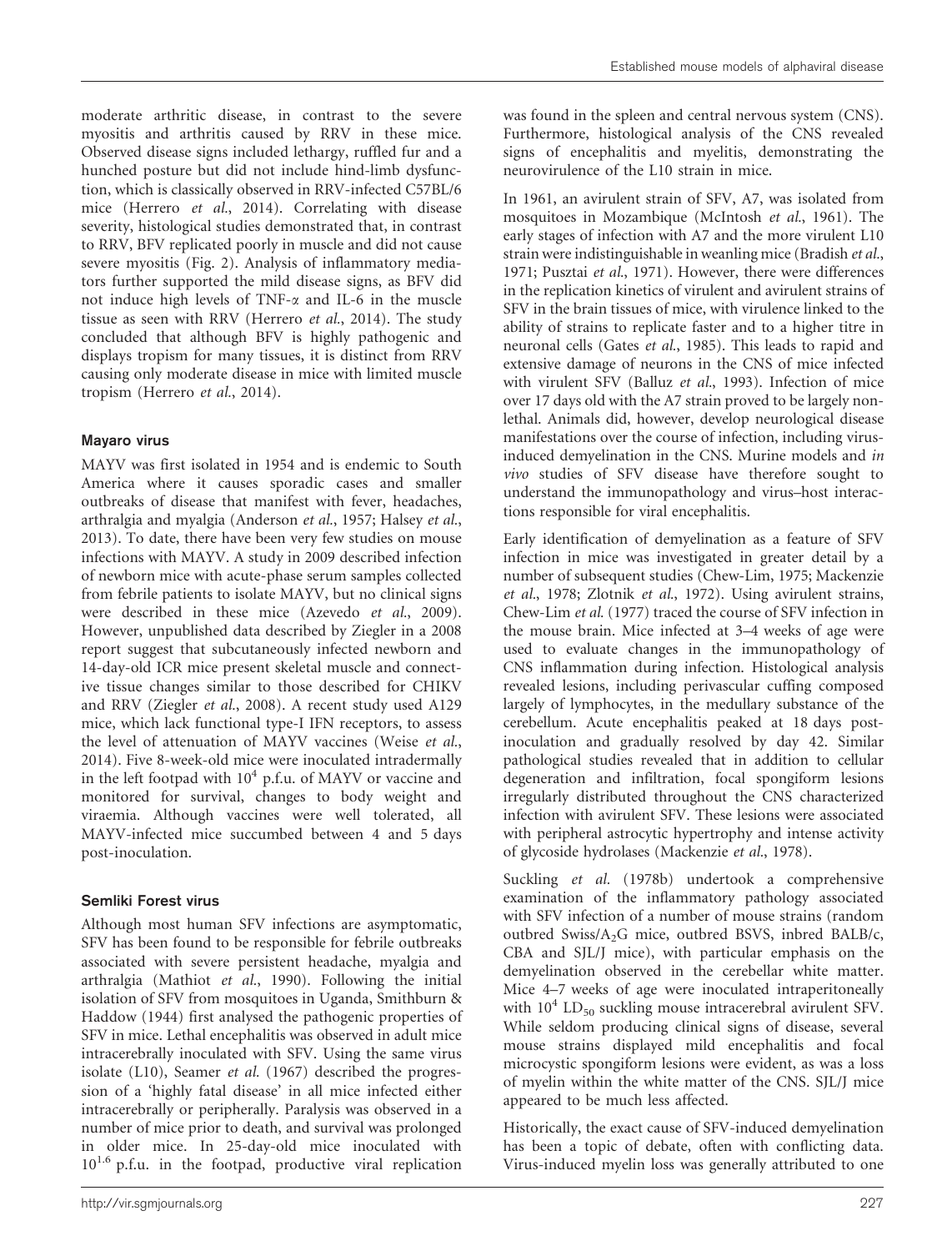of two distinct pathways: the cytotoxic effect of viral replication on the host cell or immunopathological myelin loss, during which the immune response to infection induces demyelination. A number of studies used immunecompromised mice to assess the contribution of the immune system to demyelination and SFV disease. In irradiated mice, Chew-Lim et al. (1977) observed an increase in SFV titre and extensive demyelination. Similarly, an increased number of demyelinative plaques were found in the cerebellum of infected nude (T-celldeficient) mice compared with immune-competent controls (Chew-Lim, 1979). Hence, it was suggested that demyelination during SFV infection was due to direct viral cytotoxicity of the CNS rather than an immune-mediated mechanism. However, concurrent studies and a large body of subsequent data highlighted the important role of the immune system in mediating acute demyelination during SFV infection. Several studies noted the absence or decreased incidence of demyelination in SFV-infected nude mice (Fazakerley et al., 1983; Gates et al., 1984; Jagelman et al., 1978). Mackenzie et al. (1978) also noted that histopathological changes to the brain of infected mice occurred subsequent to the appearance of infiltrating cells at day 5 post-infection. Further studies have also demonstrated the importance of CD8+ T cells to SFV infection in the development of demyelination (Smith et al., 2000; Subak-Sharpe et al., 1993). Although required for viral clearance, the role of antibodies during demyelination is less clear. Anti-myelin antibodies may contribute to myelin loss, but studies indicate that antibodies are not required for the formation of demyelinating lesions during SFV infection (Fragkoudis et al., 2008). It is now widely accepted that the immune system plays a pivotal role in SFV-induced demyelination; however, the exact viral/host interactions and immune mechanisms required to stimulate demyelination remain unclear.

Subsequently, mouse models of SFV encephalomyelitis have been used to test the application of novel therapeutic strategies to treat alphaviral infections of the CNS. Coppenhaver et al. (1995) infected weanling outbred ICR mice intracranially with SFV, causing lethal encephalitis. Measuring survival, viraemia and brain viral titres as outcomes of disease, Coppenhaver et al. (1995) showed a combination therapy of anti-SFV hyperimmune serum and interferon inducing poly I : CLC, effectively protected mice from alphaviral infection of the CNS. Treated animals had a 50 % survival rate and reduced viraemia and brain viral load over the course of infection. Treatment was also effective when administered after viral dissemination to the target organs. The model of SFV encephalomyelitis established by Fazakerley et al. (1993) has the advantage over a number of other models of encephalitis that SFV is efficiently neuro-invasive. Indeed, the susceptibility of mouse neuronal cells to SFV infection is thought to reflect, in part, the maturation state of neurons (Fazakerley et al., 1993). Following intraperitoneal inoculation of SFV A7(74) strain, the virus is highly neuro-invasive, crossing the

blood–brain barrier to initiate perivascular foci of infection in neurons and oligodendrocytes (Fazakerley, 2004). This method of extraneural inoculation produces lesions of inflammatory demyelination and allows the pathology of the CNS during infection to be examined without direct intracerebral inoculation and consequent disturbance of the blood–brain barrier.

The SFV mouse model established by Mokhtarian et al. (1994) uses a scale of disease score to measure the severity of paralysis in infected mice (Mokhtarian & Swoveland, 1987). Developed over a number of years, the current model uses female C57BL/6 mice 5–6 weeks of age at the time of inoculation. Mice are infected intraperitoneally with 10<sup>4</sup> p.f.u. A7(74) SFV strain and scored daily for the development of disease signs on a scale of 0–6, where 0 represents no disease signs and 6 represents the most severe form of disease, manifesting as hind-limb paralysis or quadriplegia. Peak disease is seen at day 7 post-infection, coinciding with high viral titres in the brain. Mice develop a transient encephalomyelitis, with demyelination in the cerebellum and white matter vacuolation, from which they recover (Mokhtarian & Swoveland, 1987; Mokhtarian et al., 1994; Smith-Norowitz et al., 2000). More recent studies using this model have used knockout mouse strains to further dissect the immune-pathogenesis of demyelinating lesions (Safavi et al., 2011).

The development of a number of mouse models of SFV disease has provided insight into the pathogenesis of infections with encephalitic viruses and the mechanisms that drive associated neuropathy. The neuronal sequelae in SFV-infected mice have been likened to the demyelination observed in patients with multiple sclerosis. Demyelination within SFV-infected mice extends to the optic nerve (Fleming et al., 1982), an observation that has been successfully modelled by infecting Swiss A2G mice at 4–6 weeks of age and performing electrophysiological recordings. The visual latencies of both single-cell and field potential responses of infected mice were found to be longer than those of the controls (Tremain & Ikeda, 1983). Using the same flash stimuli, visual evoked potentials were recorded from patients with demyelinating disease. Patients with multiple sclerosis showed a clear increase in peak latency of the visual evoked potential and a significantly reduced flicker fusion frequency, as observed in SFV-infected mice (Tremain & Ikeda, 1983). As a result, it has been proposed that mouse models of SFV disease may also be used to model other demyelinating diseases such as multiple sclerosis. Furthermore, increased understanding of SFV disease pathogenesis may advance the understanding of other viral encephalitides.

### Sindbis virus

SINV was first isolated from mosquitoes in Egypt in 1952. SINV causes outbreaks of arthritis in humans, but in mice SINV serves as a model for the study of alphaviral neurological pathogenesis. Early studies showed infection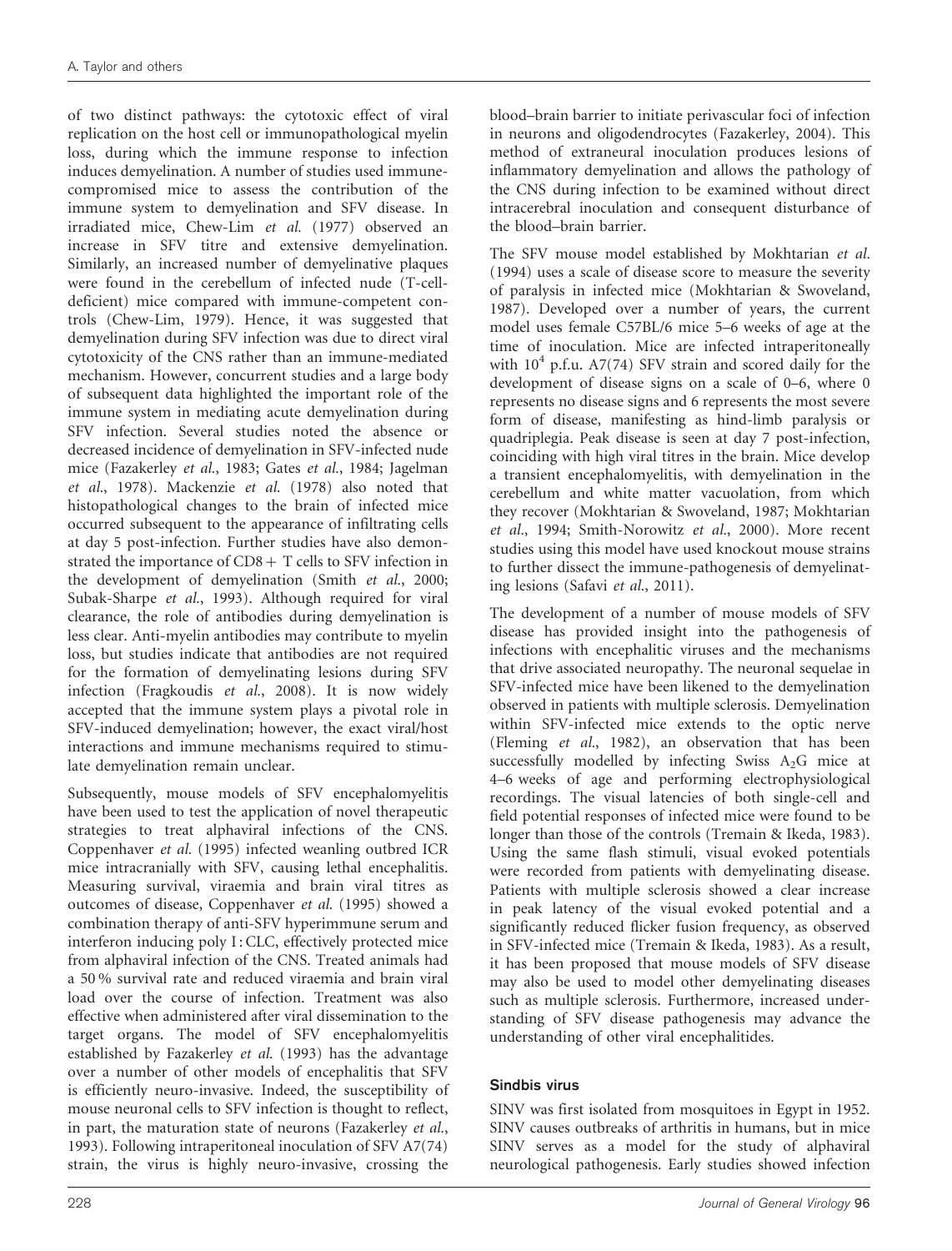of suckling mice resulted in fatal encephalitis. Initial studies therefore investigated the neuro-invasive nature of SINV (Johnson, 1965). Inoculated virus was found to replicate in striated, smooth and cardiac muscle and in the vascular endothelium. High plasma viraemia also developed rapidly. SINV disseminated rapidly within cerebral parenchyma infecting both neural and glial cells and spread within the CNS. As in other mouse models of alphavirus disease, resistance to SINV infection is age dependent (Reinarz et al., 1971). Furthermore, Thach et al. (2000) demonstrated that certain strains of mice have genetic determinants of resistance to fatal encephalitis caused by SINV infection. Using neuro-adapted Sindbis virus (NSV) delivered intranasally, Thach et al. (2000) saw fatal encephalitis in all infected C57BL/6 mice up to 10 weeks of age. However, by 4–5 weeks of age, BALB/cBy mice no longer developed fatal disease. C57BL/6 mice also developed more severe disease than BALB/cBy mice, and the severity of neurological disease signs was age dependent. Both mouse strains developed kyphoscoliosis, hindlimb paralysis, and muscular atrophy. C57BL/6 mice lost up to 30 % of their body mass and died 7–9 days after infection, yet at 5 weeks of age only ruffled fur and mild paralysis was observed in infected BALB/cBy mice. Interestingly, although remaining susceptible to NSV infection, C57BL/6 mice survived longer as the age at infection was increased.

Following intranasal infection, NSV is observed in olfactory neurons and infection is thought to proceed on a neuron-toneuron basis via axonal transport. Veckenstedt et al. (1985) infected 4–6-week-old ABD2F1 mice intranasally with 10  $LD_{50}$  neuro-adapted SINV strain AR86. With this model, they observed acute encephalomyelitis and lesions in the CNS following histological analysis. Furthermore disease signs such as ruffled fur, arched back and paralysis of one or more limbs was evident prior to death at approximately day 4 post-infection. With lethality as a measure of disease outcome, this model was used to test the effectiveness of novel therapeutic strategies, such as the anti-Parkinson drug Norakin, in the treatment of SINV encephalomyelitis (Veckenstedt et al., 1985).

Cook & Griffin (2003) used in vivo imaging to identify viral and host determinants of SINV virulence in mice. Chimeric viruses containing gene segments derived from NSV and AR339 SINV strains were generated to determine the viral strain- specific contribution to virulence. The recombinant viruses were engineered to express the reporter gene luciferase under the control of a second subgenomic promoter. Infecting 4-week-old albino C57BL/6-Tyr<sup>c-2J</sup> mice and BALB/cAnNCrlBR mice, Cook & Griffin (2003) also examined the location and extent of virus replication in susceptible and resistant mice. The luciferase in vivo imaging system was able to differentiate between susceptible and resistant mouse strains and could also be used to phenotype different strains of SINV. Furthermore, imaging suggested that SINV entry into the nervous system could occur by retrograde axonal transport either from neurons

innervating the initial site of replication or from the olfactory epithelium after viraemic spread (Cook & Griffin, 2003). Not only does this model have the benefit of being able to monitor viral infection over time in a single animal, but it also allows SINV disease progression to be directly linked to virus replication.

# Mouse models of New World alphaviruses

# Eastern equine encephalitis virus

EEEV was first described in 1933 in infected horses in Delaware, Maryland and Virginia (Giltner & Shahan, 1933). In humans, a disease similar to that seen in equines develops with headache, fever, seizures and coma (Deresiewicz et al., 1997). EEEV is the most pathogenic encephalitic alphavirus, with human mortality rates of 30– 70 %. Some of the earliest mouse studies of EEEV infection aimed to better understand a variety of disease characteristics such as general immune responses, host factors determining resistance/susceptibility, adequate routes of immunization, the development of novel diagnostic tests for encephalitides and basic histopathology of infected mice (Casals & Palacios, 1941; King, 1940a, b; Morgan, 1941; Olitsky & Cox, 1936; Olitsky & Harford, 1938). These early reports did not focus on the mouse model per se but rather utilized a lethal model to test various hypotheses regarding protection after immunization. Most strains of EEEV kill 70–100 % of mice infected regardless of the route of inoculation. This, together with the high lethality rate in many mouse strains, can account for the wide variety of murine models of EEEV.

By extensively studying the histopathology of EEEV in mice, early work by King showed that mice display signs of neuro-inflammation and neurodegeneration upon infection. Inoculating infant mice either intraperitoneally or subcutaneously in the periphery, King observed inflammatory brain pathology as early as 36 h post-infection. Inflammation spread quickly over time and infant mice inoculated intracranially showed particularly accelerated disease. King also noted the reduced sensitivity to infection of juvenile and adult mice, with inflammation being less pronounced in these animals and disease incubation longer following peripheral infection. Vacuolation and neurodegeneration were also key disease features in infected animals (King, 1940b). Using a highly mouse-adapted strain of EEEV and Rockefeller albino mice (of Swiss origin), Morgan (1941) examined the influence of age on the susceptibility to EEEV infection. Animals that were 14 days, 22 days, 1 month or 6 months of age were inoculated either intraperitoneally or intracranially. The average incubation period until death and the number of animals surviving after intraperitoneal injection increased with age. Results from this study also suggested that susceptibility to EEEV following intraperitoneal injection correlates with levels of viraemia.

Murphy & Whitfield (1970) inoculated 1-day-old Swiss ICR mice with EEEV and studied the CNS using light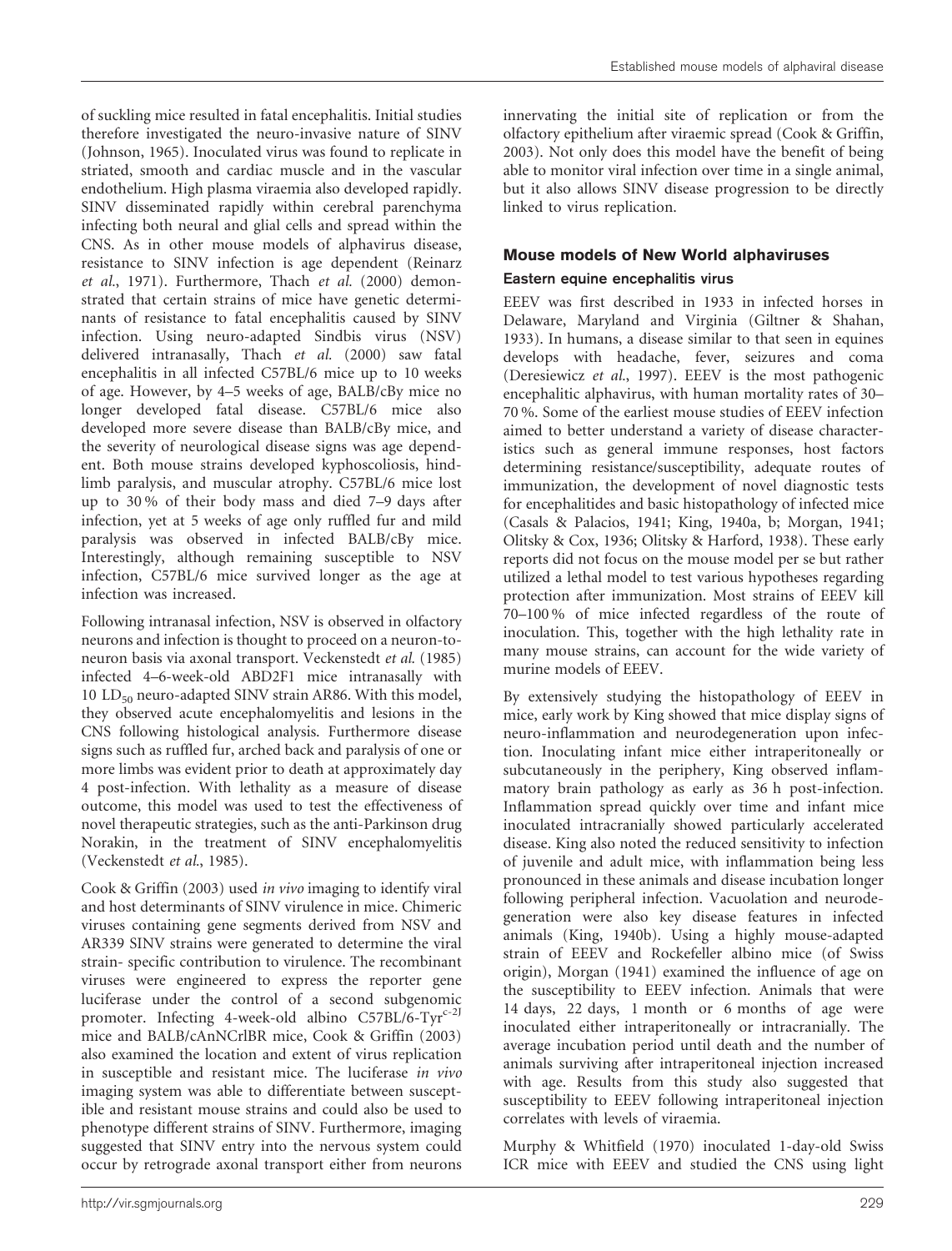and electron microscopy. Mice were inoculated either intraperitoneally or intracranially with  $1000$   $LD_{50}$  of  $EEV$ and encephalitis was seen as early as 48 h post-infection; animals were moribund by 60 h. Initial observations included intercellular and perivascular oedema. Virus was observed within the lumina of vessels of the basement membranes beneath the endothelium. Neurons underwent cytoplasmic swelling, retraction and vacuolation as early as 24 h post-infection, ultimately leading to significant neuronal loss. Glial cells were infected, with signs of cytoplasmic chromatolysis. Infant NIH Swiss mice usually succumb to intracranial infection with WT EEEV between days 3–4 post-infection, making it a highly stringent model for neurovirulence. Seven 8-week-old mice infected intranasally or intraperitoneally with a North American strain of EEEV FL93-939 went on to develop clinical signs of encephalitis by days 3 or 4 post-infection and to die by days 4 or 5. High viral titres were found in the brains of these adult mice and also in the serum, heart, liver, spleen and kidneys. Interestingly, the authors reported that adult mice were refractory to the South American strain BeAr436087 (Wang et al., 2007). This is in contrast to studies reporting that 5–7-week-old NIH Swiss mice were susceptible to both North and South American strains given subcutaneously. In this study, all mice became viraemic and mortality rates reached 70–90 %. It is possible that by using different South American EEEV strains to BeAr436087, the observed difference in pathogenicity may be strain specific (Aguilar et al., 2005).

To examine the early events in the pathogenesis of EEEV, 5-week-old C57BL/6 mice were inoculated in the footpad with 10<sup>5</sup> p.f.u. EEEV North American strain FL91-4679 (Vogel et al., 2005). Early after infection mice were lethargic and ruffled and by day 4 post-infection, they were hunched and exhibited tremors and were subsequently euthanized. Viraemia peaked at 12 h post-infection and was still measurable when experimental end points were reached. Importantly, EEEV replication was evident in fibroblasts, macrophages and dendritic cells, and through haematogenous spread reached peripheral tissues. Virus was also detected in bones of the nasal turbinates, hard palate and skull. Osteoblasts present in the femur and tibia displayed widespread necrosis and cell loss. Not unlike infection with VEEV, subsequently these mice also showed multifocal necrosis and loss of odontoblasts, ameloblasts and tooth pulp. After 24 h, virus-positive neurons were detected in the CNS. Once in the CNS, rapid and random replication of EEEV was seen, supporting the notion of haematogenous neuro-invasion. Infected areas included, but were not limited to, the cerebellum, lateral olfactory tract and the cerebral and secondary motor cortices. By day 4 post-infection, widespread necrosis of neurons was detected and infiltration of inflammatory cells was limited. Glial cells were also infected and virus could be found throughout most regions of the brain.

Current studies regularly use CD-1 Swiss mice in their investigations of EEEV. Gardner et al. (2008) used CD-1

mice to investigate the difference in disease aetiology and tissue tropism after peripheral injection of both VEEV and EEEV. Animals infected with  $10^3$  p.f.u. VEEV strain ZPC738 displayed signs of disease much quicker than those infected with the same amount of EEEV strain FL93-393. VEEV mice developed ruffled fur, ataxia and weight loss within the first 72 h and showed signs of CNS disease by days 4–6 post-infection, which progressed to paresis, paralysis and death. EEEV-infected animals appeared normal until day 4, developing signs of illness including seizures only shortly before death. VEEV was seen to induce a strong lymphotropism due to its ability to infect both macrophages and dendritic cells. In contrast, EEEV has a propensity to infect fibroblasts and osteoblasts, which are of mesenchymal lineage. Importantly, being unable to infect lymphoid tissues allows EEEV to avoid induction of a strong IFN response. Gardner et al. (2011) later used the CD-1 Swiss mouse model to demonstrate the importance of heparan sulfate as an attachment receptor for EEEV E2 protein. Interestingly, binding was shown to contribute to certain pathological aspects of EEEV disease including seizures, neurovirulence and limited prodromal cytokine induction. Together, these findings are particularly important to the development of new antivirals or vaccines against EEEV.

Studies of EEEV vaccine candidates have used various mouse strains as challenge models. Most recently, a novel pan-alphavirus vaccine comprising cationic lipid nucleic acid complexes and the ectodomain of WEEV E1 protein was shown to provide 100 % protection in CD-1 mice challenged with WEEV and to significantly increase their survival following challenge with EEEV, irrespective of the route of infection (Phillips et al., 2014).

# Western equine encephalitis virus

In humans, WEEV typically causes mild disease in adults such as fever, headache and malaise. Children are more inclined to develop severe neurological disease following infection, such as encephalomyelitis and coma. Human fatality rates from WEEV are approximately 3–7 % (Reeves et al., 1958). Initial investigations into WEEV disease in mice used virus recovered from the brain of a child who died of encephalitis following the 1938 Californian epidemic (Howitt, 1938). The majority of inoculated young Swiss mice died between 3 and 5 days post-infection and those that survived longer displayed signs of CNS disease, including tremors and hyperexcitability. Infant and weanling Swiss Rockefeller mice were also used to investigate age-related pathological changes in vivo during infection (Aguilar, 1970). Infected infant mice succumbed to subcutaneous inoculation 48 h post-infection. No significant changes were seen in the brain except for focal softening and discoloration. Interestingly, severe pathological changes and cellular infiltration in muscle, cartilage and bone marrow were found in infected infant mice. In contrast, weanling mice developed meningo-encephalitis 10 days post-infection and displayed pathological changes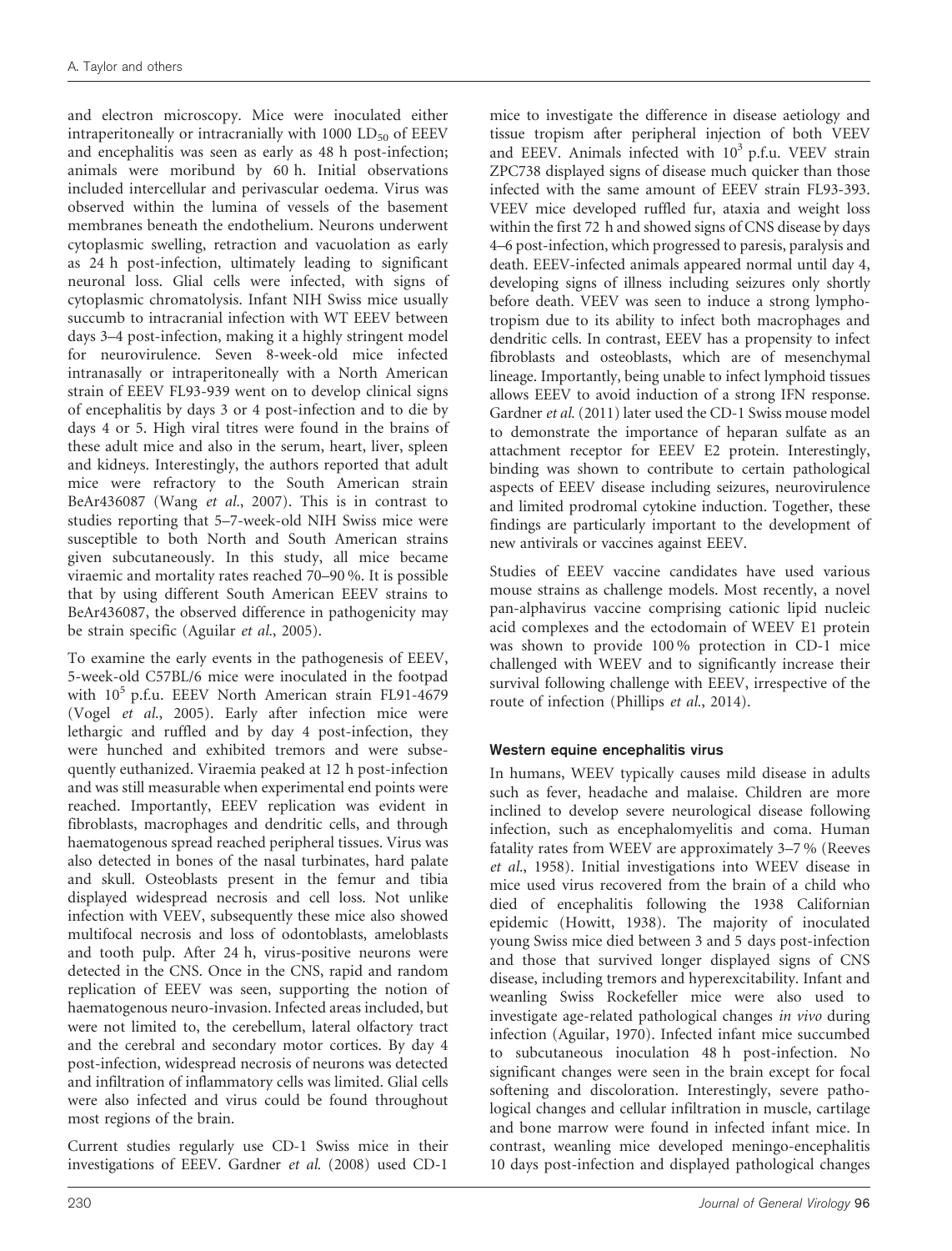in organs such as the heart, liver and brain. Changes in skeletal muscle were only seen at the site of inoculation. Another group using adult NIH Swiss mice infected by subcutaneous inoculation examined WEEV tissue tropism, viraemia and mortality (Monath et al., 1978). High viral titres were observed in cardiac muscle, and mortality rates reached 40 % with all animals developing illness (ruffled fur, hunched posture, fever). Mice that did not recover died between 7 and 14 days post-infection.

Virulence markers have been investigated using both suckling and adult outbred Swiss albino mice (Bianchi et al., 1993). Highly virulent strains of WEEV like McMillan (McM), Cba 87 and Cba CIV 180 were found to be neuroinvasive and neurovirulent when inoculated intraperitoneally in adult mice. A number of low-virulence strains such as HJV and Y62-33 had intermediate phenotypes causing neurovirulence but were not neuroinvasive. The remaining low-virulence strains studied were neither neuro-virulent nor neuro-invasive in the same adult model. Furthermore, the low-virulence strain AG80-646 failed to replicate in the brain after intracranial injection. Results generally correlated with the known ability of these WEEV strains to cause disease in humans and horses, affirming the validity of the mouse model and its importance to future studies. Similar studies of WEEV virulence have been carried out in adult CD-1 mice and an adult BALB/c model with comparable findings (Logue et al., 2009; Nagata et al., 2006). Mice were challenged with 10<sup>3</sup> p.f.u. of either high-virulence (McM) or low-virulence (IMP) WEEV (Logue et al., 2009). When infected subcutaneously all mice developed viraemia regardless of the viral strain used, unlike the clinical outcome. The route of inoculation affected organ viral titres and survival of the mice. Animals infected subcutaneously, intracranially and via aerosol with McM did not survive, while intravenous infections had a 10 % survival rate. With IMP, all animals survived unless inoculated by aerosol challenge, where 10 % succumbed to infection. Furthermore, histopathology differed greatly between mice infected with McM or IMP. McM-infected mice had signs of necrotic neurons, gliosis and oedema throughout the forebrain. Infiltrating lymphocytes were observed in the meninges and neuropathology worsened with time. In contrast,  $~66\%$  of IMP-infected mice showed no abnormal brain pathology on days 7 and 13 post-infection. Animals that did show neurovirulence had similar pathological changes to those seen in McM-infected mice, albeit less severe. Taken together, these findings suggest that strain-specific determinants alter the neurotropism of WEEV and its capacity to cause disease. Currently an area of intense research, it is suggested that genetic determinants and their capacity to activate the innate immune response may play a role in the strain-specific differences of WEEV neuro-invasion and neurovirulence. Further understanding of WEEV strainspecific pathogenicity will probably identify novel targets for therapeutic intervention and aid vaccine development.

A more recent study of WEEV neurotropism used in vivo and ex vivo bioluminescent imaging to characterize

neuro-invasion in 4–5-week-old CD-1 mice (Phillips et al., 2013). This technique used a recombinant McM strain expressing firefly luciferase (LUC). Animals were infected intranasally with  $10^4$  p.f.u. recombinant WEEV. All mice showed signs of lethargy and/or depression and motor deficits. As observed by Logue et al. (2009), all animals succumbed to McM.LUC between days 3 and 4 post-infection. Despite a similar disease outcome, McM.LUC did replicate to lower titres compared with the parental virus and induced lower levels of MCP-1 and IP-10 at early time points. The olfactory pathway appeared to be the main route of entry to the CNS although, as with VEEV, the trigeminal nerve was infected. This platform for examining WEEV infection in vivo is useful not only for studying viral pathogenesis but also for testing prophylactics or antivirals aimed at reducing viral replication and/or dissemination. As proof of principle, 4–6-week-old mice were vaccinated with cationic liposome–nucleic acid complexes of WEEV E1 ectodomain using a prime–boost regimen and then challenged with 10<sup>4</sup> p.f.u. McM.LUC. No luciferase activity was detected in vaccinated mice and all were protected from disease.

In the 1970s, 3-week-old CD-1 mice were used to test WEEV vaccine candidates (Robinson et al., 1972). In weanling mice, intracranial challenge was found to be 100 % lethal. Animals were vaccinated intraperitoneally and challenged intracranially with  $100-1000$   $LD_{50}$  of a virulent WEEV (B-11). With vaccine candidates found to have the same efficiency in mice as in guinea pigs (the gold standard at that time), the mouse model would provide a quicker, cheaper and more statistically relevant assay. More recently, much effort has been made in developing WEEV therapeutics or vaccine candidates. The susceptibility of multiple mouse strains to WEEV and the responsiveness of mice to various routes of inoculation has given researchers great flexibility when choosing how to model WEEV disease in mice. The relative ease of replicating aspects of human WEEV disease in mice has allowed testing of a variety of vaccine candidates, including adenovirus vectors, DNA-based vaccines and live chimeric recombinant and subunit-based vaccines produced in E. coli (Atasheva et al., 2009; Barabé et al., 2007; Das et al., 2004, 2007; Gauci et al., 2010; Wu et al., 2007). In particular, 5–8-week-old C57BL/ 6 mice have been used extensively to test the efficacy of WEEV antivirals and vaccines. Both the pyrazinecarboxamide derivative, T-705 (Favipiravir) and Antimycin A derivatives have shown therapeutic potential in these animals, reducing the mortality rate and ameliorating disease signs associated with WEEV infection (Julander et al., 2009; Raveh et al., 2013).

### Venezuelan equine encephalitis virus

Since the first isolation of VEEV in 1938, mice have been used to gain insights into its pathogenesis, neurovirulence, neuro-invasion and vaccine development (Beck & Wyckoff, 1938). From these early studies VEEV was quickly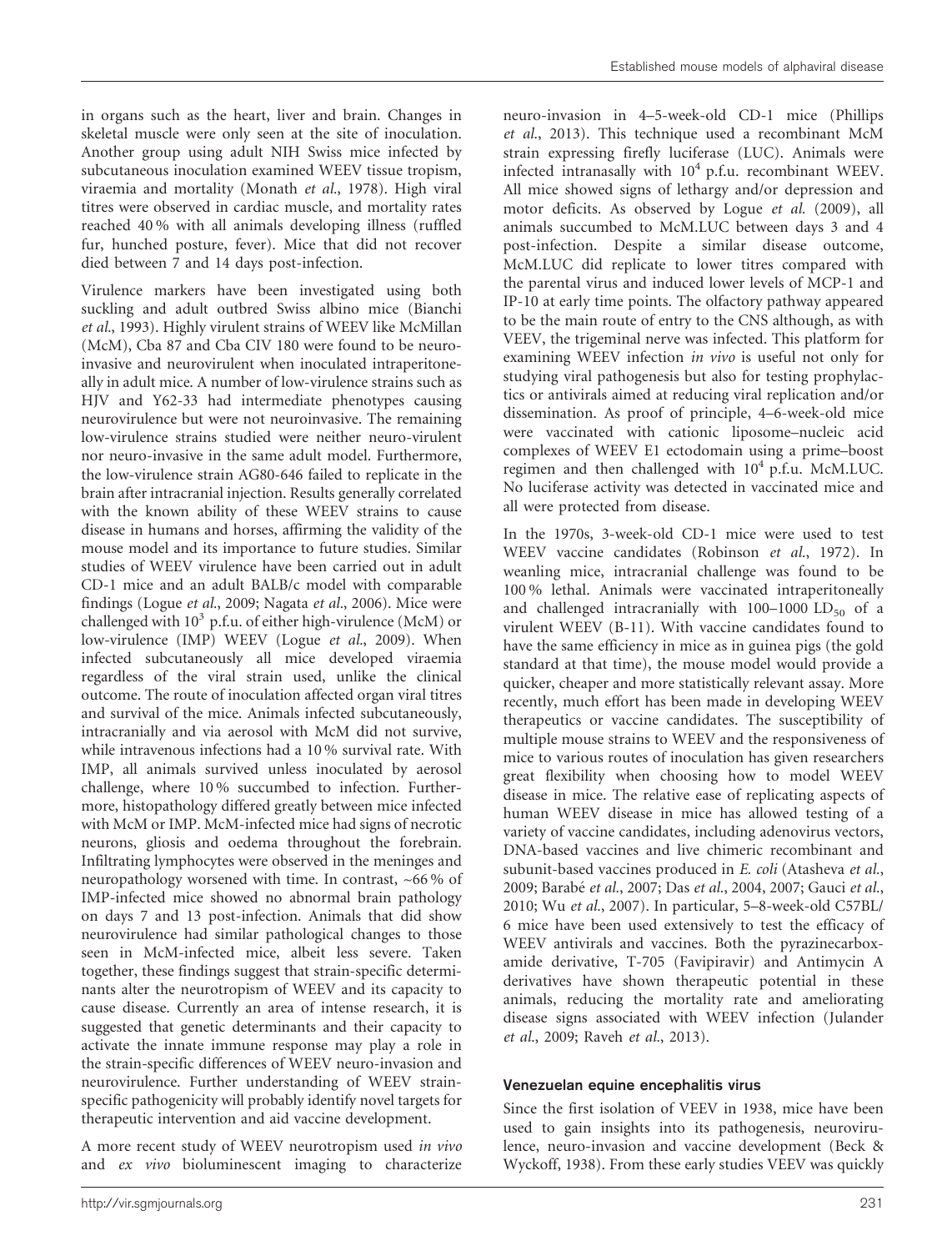identified as a new virus, being immunologically different from the then known Eastern and Western viruses. Initial in vivo studies saw mice develop paralysis and succumb to infection between 3 and 5 days post-infection following intracerebral inoculation (Beck & Wyckoff, 1938). Subsequent mouse models of VEEV disease have been found to develop a very similar course of disease following infection. High mortality is a common feature of infection in most mouse strains.

Early studies sought to examine the viraemic spread and tissue tropism of VEEV. Using Swiss Webster (CFW) suckling mice, Kundin et al. (1996) showed that all mice infected subcutaneously or intracranially succumbed to VEEV after extensive CNS infection. VEEV was able to replicate actively in the brain and, throughout the course of infection, viral antigen was readily detected in nerve cells, spinal cord, ganglia and tooth buds (Kundin et al., 1966). Similarly, later studies used adult C57BL/6 mice to further characterize CNS involvement in VEEV pathogenesis. Here, virus reached the CNS by day 3 post-intraperitoneal injection. Animals were hunched by days 3–4 postinfection and developed bilateral hind-limb paralysis by day 6, progressing to quadriplegia and death. VEEV antigen was first detected in scattered neurons of the cerebral cortex. As the disease progressed, infection spread in neurons and glial cells to the hippocampus, thalamus, brainstem and grey matter of the spinal cord. Infiltration of inflammatory cells was also reported in the parenchyma and leptomeninges (Fig. 3). Perivascular cuffing and neuronal degeneration and loss were also observed during infection (Jackson et al., 1991). Five-week-old CD-1 mice were also used to model how VEEV gains access to the CNS. Charles et al. (1995) showed that VEEV can disseminate to the brain via two distinct routes: the olfactory system and trigeminal nerves. These routes are important portals of entry for many other neurotropic viruses. Following subcutaneous inoculations, virus was detected in the olfactory epithelium. VEEV disseminates along the olfactory nerves to the olfactory bulb where it can spread via the glomeruli to adjacent structures such as the lateral olfactory tracts, pyriform cortex, hypothalamus and hippocampus. VEEV was shown to spread to the periodontal membranes followed by its presence in certain branches of the trigeminal nerves. Furthermore, ablation of the olfactory bulbs did not hinder neuro-invasion, demonstrating the independence of the two routes of infection.

Using BALB/c and C3H/HeN mice strains Steele et al. (1998) compared neurovirulence and tissue tropism between WT and attenuated strains of VEEV. Studies showed that C3H/HeN mice are more susceptible than BALB/c mice to VEEV infection regardless of whether the animals receive a WT strain (TrD), a vaccine strain (TC-83) or an attenuated infectious clone (V3526). The authors also determined that VEEV tropism is strain specific and that neuro-invasion does not always correlate with neurovirulence. Viral antigen was detected in the brains of all mice, but BALB/c mice survived infection with TC-83 and



Fig. 3. Histopathological analysis of the brain tissue of VEEVinfected mice. Juvenile CD1 mice were infected intracranially with 10<sup>7</sup> p.f.u. VEEV. Representative image showing the inflammatory cell infiltrate of the brain tissue. Brains were removed on day 7 post-infection for processing and stained with haematoxylin and eosin. Magnification ×100.

both BALB/c and C3H/HeN mice survived infection with V3526 (Steele et al., 1998). To examine the immunopathology associated with infection by avirulent and virulent strains of VEEV, LeBlanc et al. (1978) used congenitally athymic (nude) mice along with BALB/c mice. Twentyeight- to 35-day-old mice were inoculated subcutaneously with avirulent TC-83 or virulent 69Z1 or 68U201 strains. In the absence of T cells, nude mice generally succumb to virulent strains faster than immunocompetent controls. T cells restricted viral replication in the brain. Nude mice demonstrated higher viral loads in the CNS compared with BALB/c mice when infected with avirulent strains and had lower and transient antibody responses without succumbing to the infection. Therefore, factors other than T cells contribute to VEEV virulence. Similarly, Dal Canto & Rabinowitz (1981) infected BALB/c mice, nude mice (homozygotes) and heterozygous nude mice subcutaneously and examined pathological changes in the brain. The BALB/c controls and heterozygous nude mice developed lethargy and hind-limb paralysis by days 6–7 post-infection and succumbed to infection by day 12 postinfection. Nude mice showed a 2-day delay in the development of clinical signs and succumbed between days 12 and 15 post-infection. Demyelinating lesions in the spinal cords of the immunocompetent mice were reported at day 9 post-infection, and became extensive over time. This was the first report of an arbovirus inducing prominent demyelination at late times post-infection. Interestingly, nude mice still developed lesions in the grey matter, albeit to a lesser degree, but did not show any signs of infiltrating cells or demyelination in the white matter, suggesting an important role for host immune factors in VEEV pathogenesis (Dal Canto & Rabinowitz, 1981).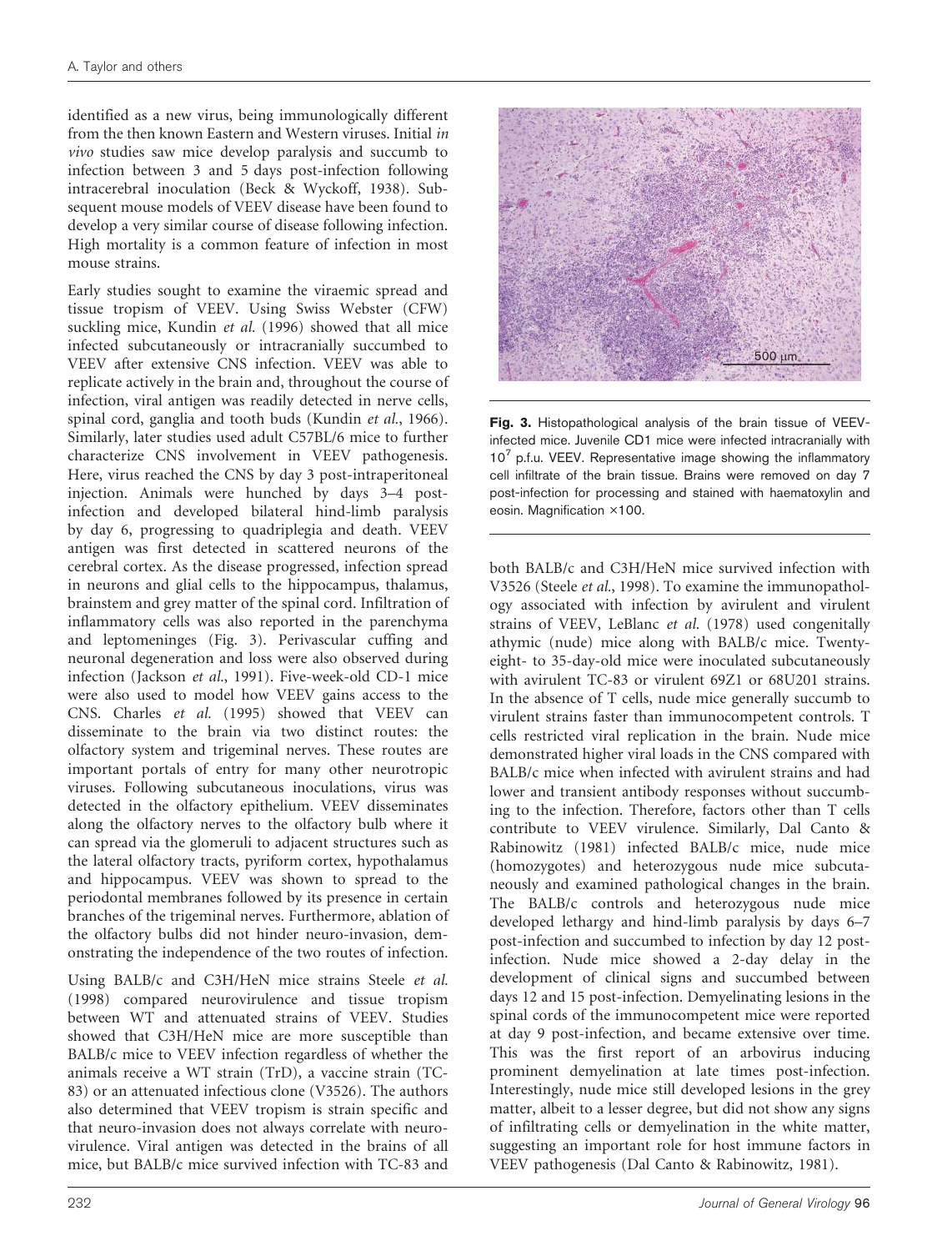Four- to 12-week-old BALB/c mice are commonly used in VEEV vaccine studies. A diverse range of vaccination strategies has been investigated along with a variety of vaccine candidates including replicons and adenovirusand DNA-based vaccines (Schäfer et al., 2009; Tretyakova et al., 2013; Williams et al., 2009). Studies have examined the immunological profile of BALB/c mice following vaccination with live attenuated VEEV strain (TC-83) given at 10<sup>5</sup> p.f.u. via subcutaneous injection. BALB/c mice developed a robust immune response, with IgM titres reaching maximal values on days 7–9 post-vaccination. The IgG response was Th1 biased, with a predominant production of IgG2a antibodies. Activated monocytes/ macrophages and NK cells were prominent and IFN- $\gamma$  and TNF mRNA were upregulated. These findings were replicated in 5–6-week-old C57BL/6 and µMT mice (Elvin et al., 2002). B cells were also strongly activated along with early activation of  $CD4+$  and  $CD8+$  T cells in draining lymph nodes. CD-1 mice have also been used to analyse immune responses to vaccine candidates. Charles et al. (1997) showed that upon subcutaneous administration of a live attenuated recombinant vaccine candidate V3014, spread occurs to lymphoid tissues without causing viraemia and induces a VEEV-specific IgA response sufficient for protection against aerosol challenge with the virulent V3000 infectious clone. Rossi et al. (2013) also used these mice as a model to test second-generation IRESbased vaccine candidates. Here, mice infected with virulent 68U201 strain by subcutaneous inoculation developed paralysis and extreme lethargy by day 2 post-infection and did not survive. Overt signs of disease included hunched posture, hind-limb paralysis and over 20 % loss in initial body weight. Most vaccinated animals developed neutralizing antibodies within 3 weeks and maintained a high level of antibody titres for up to a year post-vaccination, sufficient to protect them from lethal challenge. Rossi et al. (2013) also developed a highly sensitive in vivo model to test the attenuation of vaccine candidates, in which 6-day-old CD-1 mice received vaccines intracranially. Although vaccines were well tolerated in adult mice, all pups died after inoculation. However, the mean day of death varied depending on the degree of attenuation of the vaccine candidate.

The outbred Porton TO mouse strain is occasionally used in VEEV studies as the genetic diversity of outbred strains better reflects the diversity of the human population. When receiving  $10^4$  LD<sub>50</sub> via aerosols these mice develop ruffled fur, hunched posture and lethargy. Disease caused by epizootic TrD or other strains from serogroup 1 A/B is more acute and severe than that from enzootic strains. All animals succumbed between 100 and 150 h post-infection (Wright & Phillpotts, 1998). Six 8-week-old Porton TO mice were used to assess protection after vaccination with live attenuated vaccine TC-83. Mice were vaccinated subcutaneously with  $10^4$  p.f.u. TC-83. By day 4 postvaccination, mice had obtained maximum immunity to both subcutaneous and aerosol challenge by TrD. However,

some animals did not survive aerosol challenge. Breakthrough infections were more frequent with the highly virulent serogroup 1A/B viruses following aerosol challenge (Phillpotts & Wright, 1999).

C3H/HeN mice are particularly sensitive to VEEV TC-83 infection when receiving the virus intranasally, intracranially or by aerosol exposure (Hart et al., 1997; Julander et al., 2008; Ludwig et al., 2001). Like most strains, the clinical features of disease in these mice include lethargy, hunched posture and weight loss. This commonly used model also exhibits a similar CNS disease to that seen in other animal models, such as the development of meningo-encephalitis, gliosis and multifocal neurophil vacuolation (Julander et al., 2008). Differences do exist, however. TC-83 replicates less efficiently in lymphatic tissues, and viraemia is generally lower than in other models. Despite these limitations, this model has been used since the 1970s to test the efficacy of new therapeutics (Kuehne et al., 1977), and was chosen recently as a model to examine novel anti-VEEV compounds that specifically target the nsP2 protein (Chung et al., 2014).

# **Summary**

Alphaviruses are capable of causing sudden and significant human morbidity and mortality. Only in recent years has considerable progress been made in understanding the molecular, cellular and viral–host interactions responsible for the pathogenesis of both Old and New World alphaviruses in vivo. Advances in our understanding of the role of innate immune mechanisms as mediators of alphavirus-induced disease have already aided therapeutic design and can be expected to continue to identify potential drug targets. These advances owe much to studies performed in animal models, with mouse models being the most prominent system used in alphavirus research. Although variability in disease pathogenesis still exists between models, numerous mouse models of alphaviral disease are now able to successfully replicate the immunopathology observed in infected patients and reliably mimic disease signs associated with symptomatic infection in humans.

In addition to resurgence in the development of viable mouse models, recent alphavirus outbreaks have also highlighted the lack of targeted therapeutics and the need for cost-effective vaccines. Mouse models that parallel human disease have thus provided a platform to allow preclinical testing of novel therapeutics and vaccines against alphaviruses. Although able to successfully replicate acute disease, no mouse model is currently able to simulate the chronic manifestations associated with alphaviral disease. As such there is little knowledge of alphavirusinduced pathogenesis during the chronic phase of disease. The challenge remains therefore to replicate in mice the chronic arthralgia and long-term neurological sequelae often observed in patients infected with Old World and New World alphaviruses, respectively.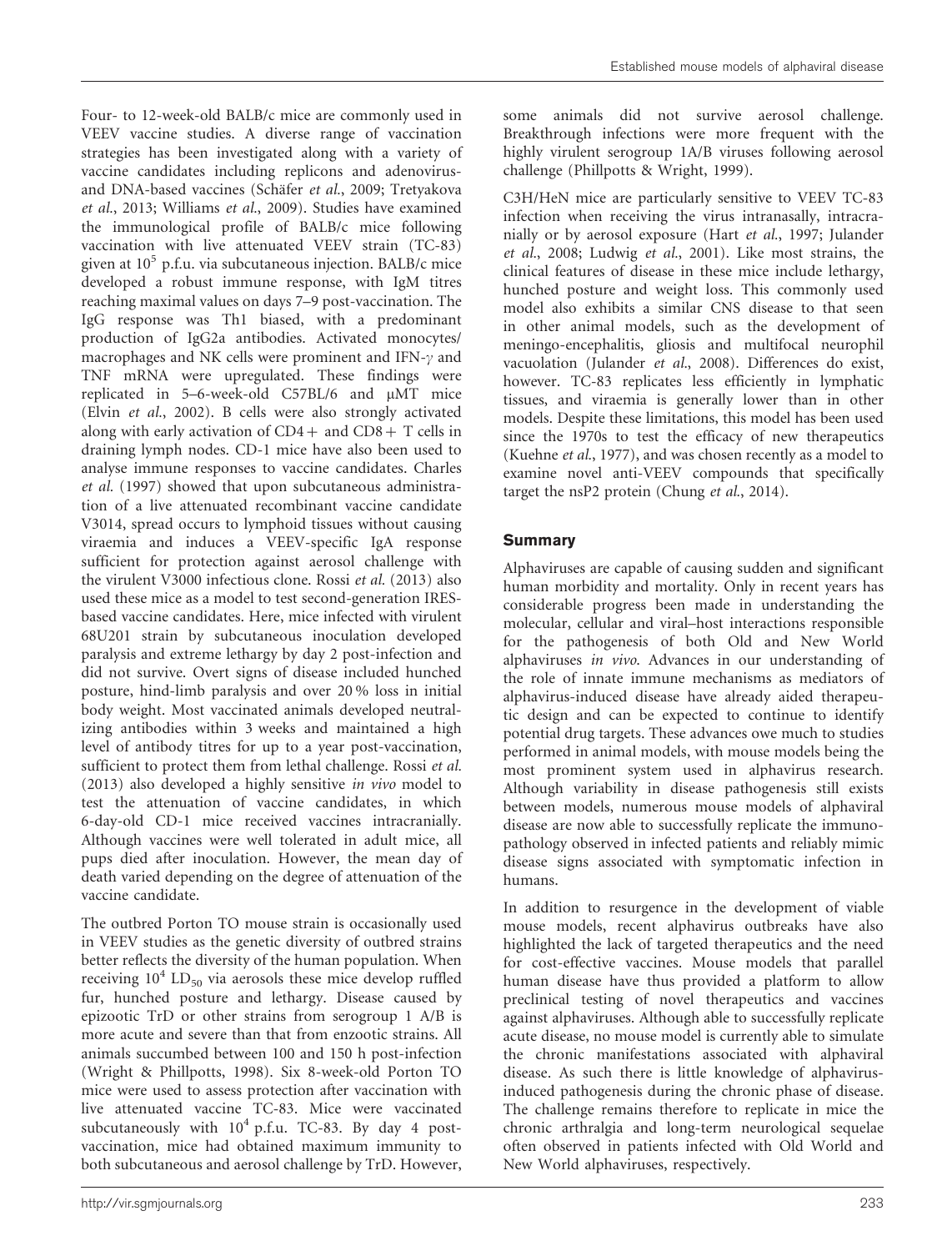### Acknowledgements

We thank Dr Robert L. Seymour and Professor Scott C. Weaver from the Institute for Human Infections and Immunity, Center for Tropical Diseases, and Department of Pathology, University of Texas Medical Branch, Galveston, Texas, USA, for providing images of the brain histopathology of VEEV infected CD-1 mice used in Fig. 3. A. T. is the recipient of an NHMRC Peter Doherty Early Career Fellowship; L. J. H. is the recipient of an Australian Research Council Discovery Early Career Researcher Award; S. M.is the recipient of an NHMRC Senior Research Fellowship (no.1059167).

#### References

Aguilar, M. J. (1970). Pathological changes in brain and other target organs of infant and weanling mice after infection with nonneuroadapted Western equine encephalitis virus. Infect Immun 2, 533–542.

Aguilar, P. V., Paessler, S., Carrara, A. S., Baron, S., Poast, J., Wang, E., Moncayo, A. C., Anishchenko, M., Watts, D. & other authors (2005). Variation in interferon sensitivity and induction among strains of Eastern equine encephalitis virus. J Virol 79, 11300– 11310.

Anderson, C. R., Downs, W. G., Wattley, G. H., Ahin, N. W. & Reese, A. A. (1957). Mayaro virus: a new human disease agent. II. Isolation from blood of patients in Trinidad, B.W.I. Am J Trop Med Hyg 6, 1012–1016.

Atasheva, S., Wang, E., Adams, A. P., Plante, K. S., Ni, S., Taylor, K., Miller, M. E., Frolov, I. & Weaver, S. C. (2009). Chimeric alphavirus vaccine candidates protect mice from intranasal challenge with Western equine encephalitis virus. Vaccine 27, 4309–4319.

Azevedo, R. S., Silva, E. V., Carvalho, V. L., Rodrigues, S. G., Nunes-Neto, J. P., Monteiro, H., Peixoto, V. S., Chiang, J. O., Nunes, M. R. & Vasconcelos, P. F. (2009). Mayaro fever virus, Brazilian Amazon. Emerg Infect Dis 15, 1830–1832.

Balluz, I. M., Glasgow, G. M., Killen, H. M., Mabruk, M. J., Sheahan, B. J. & Atkins, G. J. (1993). Virulent and avirulent strains of Semliki Forest virus show similar cell tropism for the murine central nervous system but differ in the severity and rate of induction of cytolytic damage. Neuropathol Appl Neurobiol 19, 233–239.

Barabé, N. D., Rayner, G. A., Christopher, M. E., Nagata, L. P. & Wu, J. Q. (2007). Single-dose, fast-acting vaccine candidate against western equine encephalitis virus completely protects mice from intranasal challenge with different strains of the virus. Vaccine 25, 6271–6276.

Beck, C. E. & Wyckoff, R. W. (1938). Venezuelan Equine Encephalomyelitis. Science 88, 530.

Bianchi, T. I., Aviles, G., Monath, T. P. & Sabattini, M. S. (1993). Western equine encephalomyelitis: virulence markers and their epidemiologic significance. Am J Trop Med Hyg 49, 322–328.

Bradish, C. J., Allner, K. & Maber, H. B. (1971). The virulence of original and derived strains of Semliki forest virus for mice, guineapigs and rabbits. J Gen Virol 12, 141–160.

Casals, J. & Palacios, R. (1941). The Complement Fixation Test in the Diagnosis of Virus Infections of the Central Nervous System. J Exp Med 74, 409–426.

Chandak, N. H., Kashyap, R. S., Kabra, D., Karandikar, P., Saha, S. S., Morey, S. H., Purohit, H. J., Taori, G. M. & Daginawala, H. F. (2009). Neurological complications of Chikungunya virus infection. Neurol India 57, 177–180.

Charles, P. C., Walters, E., Margolis, F. & Johnston, R. E. (1995). Mechanism of neuroinvasion of Venezuelan equine encephalitis virus in the mouse. Virology 208, 662–671.

Charles, P. C., Brown, K. W., Davis, N. L., Hart, M. K. & Johnston, R. E. (1997). Mucosal immunity induced by parenteral immunization with a live attenuated Venezuelan equine encephalitis virus vaccine candidate. Virology 228, 153–160.

Chen, W., Foo, S. S., Rulli, N. E., Taylor, A., Sheng, K. C., Herrero, L. J., Herring, B. L., Lidbury, B. A., Li, R. W. & other authors (2014). Arthritogenic alphaviral infection perturbs osteoblast function and triggers pathologic bone loss. Proc Natl Acad Sci U S A 111, 6040– 6045.

Chew-Lim, M. (1975). Mouse encephalitis induced by avirulent Semliki Forest virus. Vet Pathol 12, 387–393.

Chew-Lim, M. (1979). Brain viral persistence and myelin damage in nude mice. Can J Comp Med 43, 39–43.

Chew-Lim, M., Webb, H. E. & Jagelman, S. (1977). The effect of irradiation on demyelination induced by avirulent Semliki Forest virus. Br J Exp Pathol 58, 459–464.

Chung, D. H., Jonsson, C. B., Tower, N. A., Chu, Y. K., Sahin, E., Golden, J. E., Noah, J. W., Schroeder, C. E., Sotsky, J. B. & other authors (2014). Discovery of a novel compound with anti-Venezuelan equine encephalitis virus activity that targets the nonstructural protein 2. PLoS Pathog 10, e1004213.

Cook, S. H. & Griffin, D. E. (2003). Luciferase imaging of a neurotropic viral infection in intact animals. J Virol 77, 5333–5338.

Coppenhaver, D. H., Singh, I. P., Sarzotti, M., Levy, H. B. & Baron, S. (1995). Treatment of intracranial alphavirus infections in mice by a combination of specific antibodies and an interferon inducer. Am J Trop Med Hyg 52, 34–40.

Couderc, T., Chrétien, F., Schilte, C., Disson, O., Brigitte, M., Guivel-Benhassine, F., Touret, Y., Barau, G., Cayet, N. & other authors (2008). A mouse model for Chikungunya: young age and inefficient type-I interferon signaling are risk factors for severe disease. PLoS Pathog 4, e29.

Couderc, T., Khandoudi, N., Grandadam, M., Visse, C., Gangneux, N., Bagot, S., Prost, J. F. & Lecuit, M. (2009). Prophylaxis and therapy for Chikungunya virus infection. J Infect Dis 200, 516–523.

Dal Canto, M. C. & Rabinowitz, S. G. (1981). Central nervous system demyelination in Venezuelan equine encephalomyelitis infection. J Neurol Sci 49, 397–418.

Das, D., Gares, S. L., Nagata, L. P. & Suresh, M. R. (2004). Evaluation of a western equine encephalitis recombinant E1 protein for protective immunity and diagnostics. Antiviral Res 64, 85–92.

Das, D., Nagata, L. P. & Suresh, M. R. (2007). Immunological evaluation of Escherichia coli expressed E2 protein of Western equine encephalitis virus. Virus Res 128, 26–33.

Deresiewicz, R. L., Thaler, S. J., Hsu, L. & Zamani, A. A. (1997). Clinical and neuroradiographic manifestations of eastern equine encephalitis. N Engl J Med 336, 1867–1874.

Dhanwani, R., Khan, M., Alam, S. I., Rao, P. V. & Parida, M. (2011). Differential proteome analysis of Chikungunya virus-infected newborn mice tissues reveal implication of stress, inflammatory and apoptotic pathways in disease pathogenesis. Proteomics 11, 1936– 1951.

Dhanwani, R., Khan, M., Lomash, V., Rao, P. V., Ly, H. & Parida, M. (2014). Characterization of chikungunya virus induced host response in a mouse model of viral myositis. PLoS ONE 9, e92813.

Elvin, S. J., Bennett, A. M. & Phillpotts, R. J. (2002). Role for mucosal immune responses and cell-mediated immune functions in protection from airborne challenge with Venezuelan equine encephalitis virus. J Med Virol 67, 384–393.

Enserink, M. (2006). Massive outbreak draws fresh attention to littleknown virus. Science 311, 1085.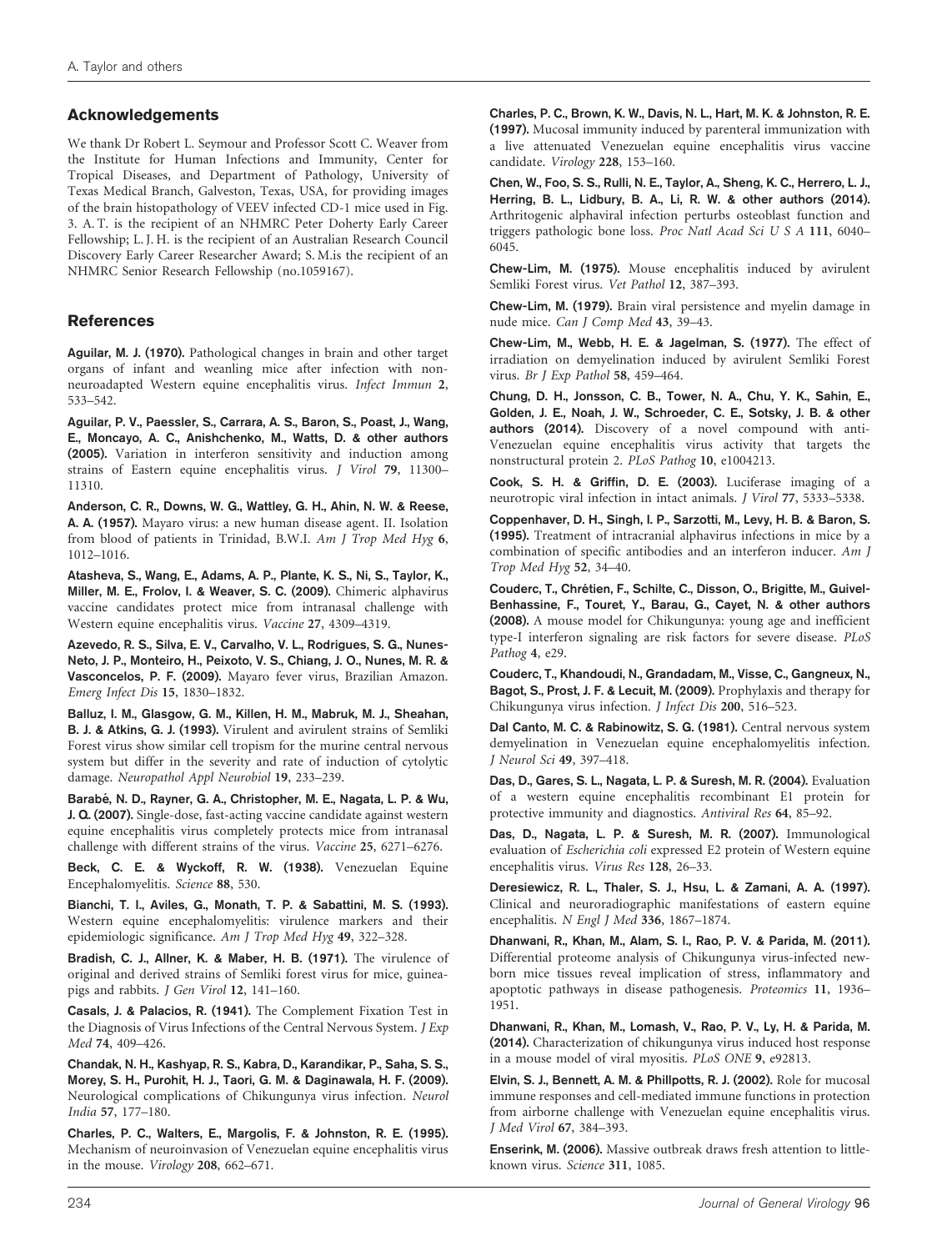Fazakerley, J. K. (2004). Semliki forest virus infection of laboratory mice: a model to study the pathogenesis of viral encephalitis. Arch Virol Suppl 18, 179–190.

Fazakerley, J. K., Amor, S. & Webb, H. E. (1983). Reconstitution of Semliki forest virus infected mice, induces immune mediated pathological changes in the CNS. Clin Exp Immunol 52, 115–120.

Fazakerley, J. K., Pathak, S., Scallan, M., Amor, S. & Dyson, H. (1993). Replication of the A7(74) strain of Semliki Forest virus is restricted in neurons. Virology 195, 627–637.

Fleming, S., Ikeda, H. & Pessoa, V. F. (1982). Pattern and extent of demyelination in the optic-nerve of the mouse infected with Semliki Forest virus. J Physiol 327, 28P.

Fragkoudis, R., Ballany, C. M., Boyd, A. & Fazakerley, J. K. (2008). In Semliki Forest virus encephalitis, antibody rapidly clears infectious virus and is required to eliminate viral material from the brain, but is not required to generate lesions of demyelination. J Gen Virol 89, 2565–2568.

Gardner, C. L., Burke, C. W., Tesfay, M. Z., Glass, P. J., Klimstra, W. B. & Ryman, K. D. (2008). Eastern and Venezuelan equine encephalitis viruses differ in their ability to infect dendritic cells and macrophages: impact of altered cell tropism on pathogenesis. J Virol 82, 10634– 10646.

Gardner, C. L., Ebel, G. D., Ryman, K. D. & Klimstra, W. B. (2011). Heparan sulfate binding by natural eastern equine encephalitis viruses promotes neurovirulence. Proc Natl Acad Sci U S A 108, 16026– 16031.

Gardner, C. L., Burke, C. W., Higgs, S. T., Klimstra, W. B. & Ryman, K. D. (2012). Interferon-alpha/beta deficiency greatly exacerbates arthritogenic disease in mice infected with wild-type Chikungunya virus but not with the cell culture-adapted live-attenuated 181/25 vaccine candidate. Virology 425, 103–112.

Gardner, J., Anraku, I., Le, T. T., Larcher, T., Major, L., Roques, P., Schroder, W. A., Higgs, S. & Suhrbier, A. (2010). Chikungunya virus arthritis in adult wild-type mice. J Virol 84, 8021–8032.

Gates, M. C., Sheahan, B. J. & Atkins, G. J. (1984). The pathogenicity of the M9 mutant of Semliki Forest virus in immune-compromised mice. J Gen Virol 65, 73–80.

Gates, M. C., Sheahan, B. J., O'Sullivan, M. A. & Atkins, G. J. (1985). The pathogenicity of the A7, M9 and L10 strains of Semliki Forest virus for weanling mice and primary mouse brain cell cultures. J Gen Virol 66, 2365–2373.

Gauci, P. J., Wu, J. Q., Rayner, G. A., Barabé, N. D., Nagata, L. P. & Proll, D. F. (2010). Identification of Western equine encephalitis virus structural proteins that confer protection after DNA vaccination. Clin Vaccine Immunol 17, 176–179.

Giltner, L. T. & Shahan, M. S. (1933). The immunological relationship of eastern and western strains of Equine encephalomyelitis virus. Science 78, 587–588.

Grieder, F. B. & Vogel, S. N. (1999). Role of interferon and interferon regulatory factors in early protection against Venezuelan equine encephalitis virus infection. Virology 257, 106–118.

Gunn, B. M., Morrison, T. E., Whitmore, A. C., Blevins, L. K., Hueston, L., Fraser, R. J., Herrero, L. J., Ramirez, R., Smith, P. N. & other authors (2012). Mannose binding lectin is required for alphavirusinduced arthritis/myositis. PLoS Pathog 8, e1002586.

Halsey, E. S., Siles, C., Guevara, C., Vilcarromero, S., Jhonston, E. J., Ramal, C., Aguilar, P. V. & Ampuero, J. S. (2013). Mayaro virus infection, Amazon Basin region, Peru, 2010-2013. Emerg Infect Dis 19, 1839–1842.

Hart, M. K., Pratt, W., Panelo, F., Tammariello, R. & Dertzbaugh, M. (1997). Venezuelan equine encephalitis virus vaccines induce mucosal IgA responses and protection from airborne infection in BALB/c, but not C3H/HeN mice. Vaccine 15, 363–369.

Herrero, L. J., Nelson, M., Srikiatkhachorn, A., Gu, R., Anantapreecha, S., Fingerle-Rowson, G., Bucala, R., Morand, E., Santos, L. L. & Mahalingam, S. (2011). Critical role for macrophage migration inhibitory factor (MIF) in Ross River virus-induced arthritis and myositis. Proc Natl Acad Sci U S A 108, 12048–12053.

Herrero, L. J., Bettadapura, J., Lidbury, B., Sheng, K. C., Herring, B. L., Zakhery, A., Hey-Cunningham, W. J. & Mahalingam, S. (2014). Characterization of Barmah Forest virus (BFV) pathogenesis in a mouse model. J Gen Virol 95, 2146–2154.

Howitt, B. (1938). Recovery of the Virus of Equine Encephalomyelitis from the Brain of a Child. Science 88, 455–456.

Jackson, A. C., SenGupta, S. K. & Smith, J. F. (1991). Pathogenesis of Venezuelan equine encephalitis virus infection in mice and hamsters. Vet Pathol 28, 410–418.

Jacups, S. P., Whelan, P. I. & Currie, B. J. (2008). Ross River virus and Barmah Forest virus infections: a review of history, ecology, and predictive models, with implications for tropical northern Australia. Vector Borne Zoonotic Dis 8, 283–298.

Jagelman, S., Suckling, A. J., Webb, H. E. & Bowen, F. T. (1978). The pathogenesis of avirulent Semliki Forest virus infections in athymic nude mice. J Gen Virol 41, 599–607.

Johnson, R. T. (1965). Virus invasion of the central nervous system: a study of Sindbis virus infection in the mouse using fluorescent antibody. Am J Pathol 46, 929–943.

Julander, J. G., Skirpstunas, R., Siddharthan, V., Shafer, K., Hoopes, J. D., Smee, D. F. & Morrey, J. D. (2008). C3H/HeN mouse model for the evaluation of antiviral agents for the treatment of Venezuelan equine encephalitis virus infection. Antiviral Res 78, 230–241.

Julander, J. G., Smee, D. F., Morrey, J. D. & Furuta, Y. (2009). Effect of T-705 treatment on western equine encephalitis in a mouse model. Antiviral Res 82, 169–171.

King, L. S. (1940a). Studies on eastern equine encephalomyelitis: IV. Infection in the mouse with fresh and fixed virus. J Exp Med 71, 95– 106.

King, L. S. (1940b). Studies on eastern equine encephalomyelitis: V. Histopathology in the mouse. J Exp Med 71, 107–112.

Kiwanuka, N., Sanders, E. J., Rwaguma, E. B., Kawamata, J., Ssengooba, F. P., Najjemba, R., Were, W. A., Lamunu, M., Bagambisa, G. & other authors (1999). O'nyong-nyong fever in south-central Uganda, 1996–1997: clinical features and validation of a clinical case definition for surveillance purposes. Clin Infect Dis 29, 1243–1250.

Kuehne, R. W., Pannier, W. L. & Stephen, E. L. (1977). Indirect mouse model for the evaluation of potential antiviral compounds: results with Venezuelan equine encephalomyelitis virus. Antimicrob Agents Chemother 11, 683–687.

Kundin, W. D., Liu, C. & Rodina, P. (1966). Pathogenesis of Venezuelan equine encephalomyelitis virus. I. Infection in suckling mice. J Immunol 96, 39–48.

Laine, M., Luukkainen, R. & Toivanen, A. (2004). Sindbis viruses and other alphaviruses as cause of human arthritic disease. J Intern Med 256, 457–471.

LeBlanc, P. A., Scherer, W. F. & Sussdorf, D. H. (1978). Infections of congenitally athymic (nude) and normal mice with avirulent and virulent strains of Venezuelan encephalitis virus. Infect Immun 21, 779–785.

Levy, O. (2007). Innate immunity of the newborn: basic mechanisms and clinical correlates. Nat Rev Immunol 7, 379–390.

Lidbury, B. A., Simeonovic, C., Maxwell, G. E., Marshall, I. D. & Hapel, A. J. (2000). Macrophage-induced muscle pathology results in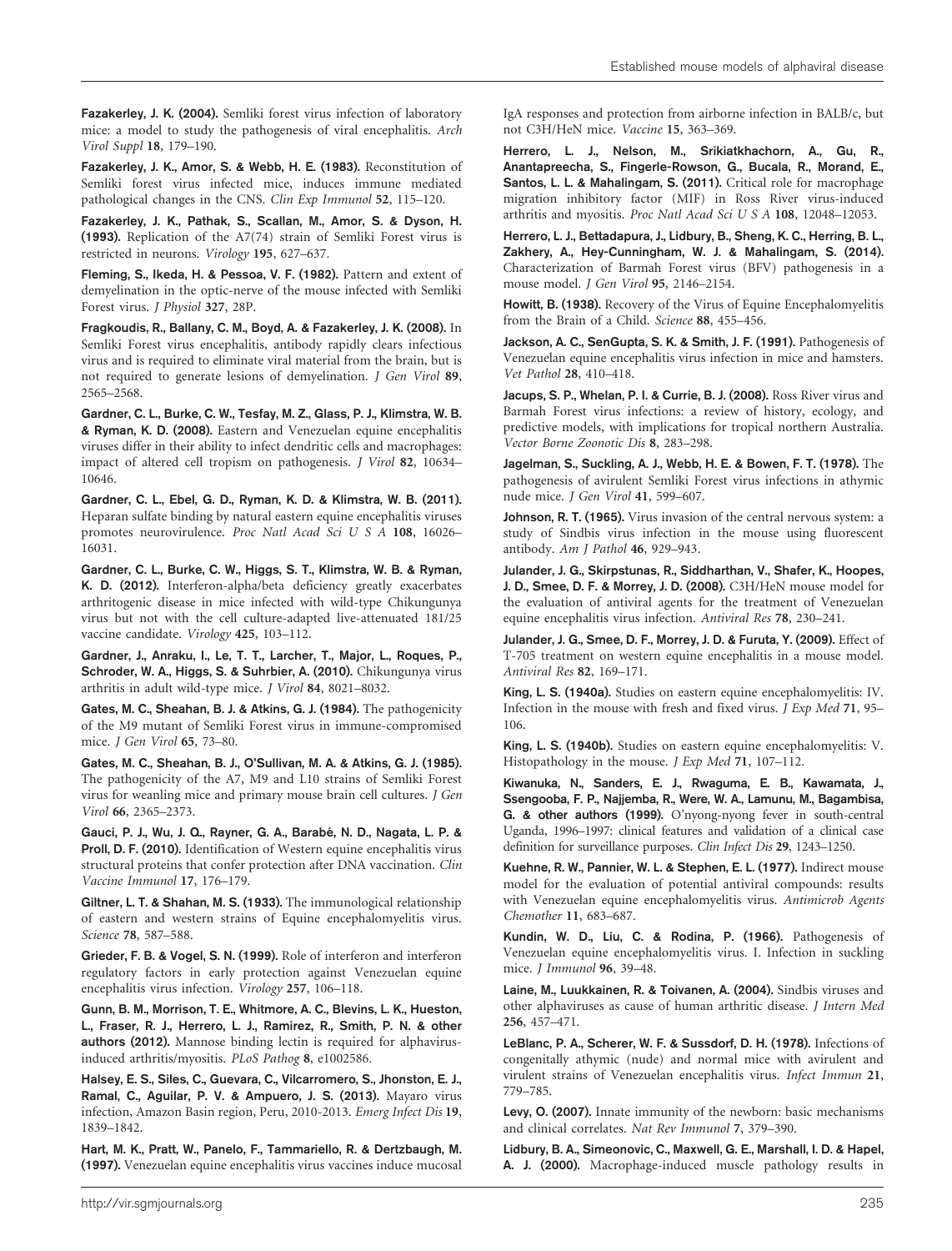morbidity and mortality for Ross River virus-infected mice. J Infect Dis 181, 27–34.

Lidbury, B. A., Rulli, N. E., Suhrbier, A., Smith, P. N., McColl, S. R., Cunningham, A. L., Tarkowski, A., van Rooijen, N., Fraser, R. J. & Mahalingam, S. (2008). Macrophage-derived proinflammatory factors contribute to the development of arthritis and myositis after infection with an arthrogenic alphavirus. J Infect Dis 197, 1585–1593.

Logue, C. H., Bosio, C. F., Welte, T., Keene, K. M., Ledermann, J. P., Phillips, A., Sheahan, B. J., Pierro, D. J., Marlenee, N. & other authors (2009). Virulence variation among isolates of Western equine encephalitis virus in an outbred mouse model. J Gen Virol 90, 1848–1858.

Ludwig, G. V., Turell, M. J., Vogel, P., Kondig, J. P., Kell, W. K., Smith, J. F. & Pratt, W. D. (2001). Comparative neurovirulence of attenuated and non-attenuated strains of Venezuelan equine encephalitis virus in mice. Am J Trop Med Hyg 64, 49-55.

Mackenzie, A., Suckling, A. J., Jagelman, S. & Wilson, A. M. (1978). Histopathological and enzyme histochemical changes in experimental Semliki Forest virus infection in mice and their relevance to scrapie. J Comp Pathol 88, 335–344.

Mathiot, C. C., Grimaud, G., Garry, P., Bouquety, J. C., Mada, A., Daguisy, A. M. & Georges, A. J. (1990). An outbreak of human Semliki Forest virus infections in Central African Republic. Am J Trop Med Hyg 42, 386–393.

Mavalankar, D., Shastri, P. & Raman, P. (2007). Chikungunya epidemic in India: a major public-health disaster. Lancet Infect Dis 7, 306–307.

McGill, P. E. (1995). Viral infections: alpha-viral arthropathy. Baillieres Clin Rheumatol 9, 145–150.

McIntosh, B. M., Worth, C. B. & Kokernot, R. H. (1961). Isolation of Semliki Forest virus from Aedes (Aedimorphus) argenteopunctatus (Theobald) collected in Portuguese East Africa. Trans R Soc Trop Med Hyg 55, 192–198.

Mims, C. A., Murphy, F. A., Taylor, W. P. & Marshall, I. D. (1973). Pathogenesis of Ross River virus infection in mice. I. Ependymal infection, cortical thinning, and hydrocephalus. J Infect Dis 127, 121– 128.

Mokhtarian, F. & Swoveland, P. (1987). Predisposition to EAE induction in resistant mice by prior infection with Semliki Forest virus. J Immunol 138, 3264–3268.

Mokhtarian, F., Shi, Y., Zhu, P. F. & Grob, D. (1994). Immune responses, and autoimmune outcome, during virus infection of the central nervous system. Cell Immunol 157, 195–210.

Monath, T. P., Kemp, G. E., Cropp, C. B. & Chandler, F. W. (1978). Necrotizing myocarditis in mice infected with Western equine encephalitis virus: clinical, electrocardiographic, and histopathologic correlations. J Infect Dis 138, 59–66.

Morgan, I. M. (1941). Influence of age on susceptibility and on immune response of mice to Eastern equine encephalomyelitisvirus. J Exp Med 74, 115–132.

Morrison, T. E., Whitmore, A. C., Shabman, R. S., Lidbury, B. A., Mahalingam, S. & Heise, M. T. (2006). Characterization of Ross River virus tropism and virus-induced inflammation in a mouse model of viral arthritis and myositis. J Virol 80, 737–749.

Morrison, T. E., Fraser, R. J., Smith, P. N., Mahalingam, S. & Heise, M. T. (2007). Complement contributes to inflammatory tissue destruction in a mouse model of Ross River virus-induced disease. J Virol 81, 5132– 5143.

Morrison, T. E., Simmons, J. D. & Heise, M. T. (2008). Complement receptor 3 promotes severe Ross River virus-induced disease. J Virol 82, 11263–11272.

Morrison, T. E., Oko, L., Montgomery, S. A., Whitmore, A. C., Lotstein, A. R., Gunn, B. M., Elmore, S. A. & Heise, M. T. (2011). A mouse model of Chikungunya virus-induced musculoskeletal inflammatory disease: evidence of arthritis, tenosynovitis, myositis, and persistence. Am J Pathol 178, 32–40.

Muñoz, M. & Navarro, J. C. (2012). [Mayaro: a re-emerging Arbovirus in Venezuela and Latin America]. Biomedica 32, 286–302.

Murphy, F. A. & Whitfield, S. G. (1970). Eastern equine encephalitis virus infection: electron microscopic studies of mouse central nervous system. Exp Mol Pathol 13, 131–146.

Murphy, F. A., Taylor, W. P., Mims, C. A. & Marshall, I. D. (1973). Pathogenesis of Ross River virus infection in mice. II. Muscle, heart, and brown fat lesions. J Infect Dis 127, 129–138.

Nagata, L. P., Hu, W. G., Parker, M., Chau, D., Rayner, G. A., Schmaltz, F. L. & Wong, J. P. (2006). Infectivity variation and genetic diversity among strains of Western equine encephalitis virus. J Gen Virol 87, 2353–2361.

Olitsky, P. K. & Cox, H. R. (1936). Active Immunization of guinea pigs with the virus of equine encephalomyelitis: I. Quantitative experiments with various preparations of active virus. *J Exp Med* 63, 311–324.

Olitsky, P. K. & Harford, C. G. (1938). Intraperitoneal and intracerebral routes in serum protection tests with the virus of equine encephalomyelitis: I. A comparison of the two routes in protection tests. J Exp Med 68, 173–189.

Ozden, S., Huerre, M., Riviere, J. P., Coffey, L. L., Afonso, P. V., Mouly, V., de Monredon, J., Roger, J. C., El Amrani, M. & other authors (2007). Human muscle satellite cells as targets of Chikungunya virus infection. PLoS ONE 2, e527.

Paquet, C., Quatresous, I., Solet, J. L., Sissoko, D., Renault, P., Pierre, V., Cordel, H., Lassalle, C., Thiria, J. & other authors (2006). Chikungunya outbreak in Reunion: epidemiology and surveillance, 2005 to early January 2006. Euro Surveill 11, E060202.3.

Phillips, A. T., Stauft, C. B., Aboellail, T. A., Toth, A. M., Jarvis, D. L., Powers, A. M. & Olson, K. E. (2013). Bioluminescent imaging and histopathologic characterization of WEEV neuroinvasion in outbred CD-1 mice. PLoS ONE 8, e53462.

Phillips, A. T., Schountz, T., Toth, A. M., Rico, A. B., Jarvis, D. L., Powers, A. M. & Olson, K. E. (2014). Liposome-antigen-nucleic acid complexes protect mice from lethal challenge with western and eastern equine encephalitis viruses. J Virol 88, 1771–1780.

Phillips, D. A., Murray, J. R., Aaskov, J. G. & Wiemers, M. A. (1990). Clinical and subclinical Barmah Forest virus infection in Queensland. Med J Aust 152, 463–466.

Phillpotts, R. J. & Wright, A. J. (1999). TC-83 vaccine protects against airborne or subcutaneous challenge with heterologous mouse-virulent strains of Venezuelan equine encephalitis virus. Vaccine 17, 982–988.

Powers, A. M. & Logue, C. H. (2007). Changing patterns of Chikungunya virus: re-emergence of a zoonotic arbovirus. J Gen Virol 88, 2363–2377.

Pusztai, R., Gould, E. A. & Smith, H. (1971). Infection patterns in mice of an avirulent and virulent strain of Semliki Forest virus. Br J Exp Pathol 52, 669–677.

Raveh, A., Delekta, P. C., Dobry, C. J., Peng, W., Schultz, P. J., Blakely, P. K., Tai, A. W., Matainaho, T., Irani, D. N. & other authors (2013). Discovery of potent broad spectrum antivirals derived from marine actinobacteria. PLoS ONE 8, e82318.

Reeves, W. C., Hutson, G. A., Bellamy, R. E. & Scrivani, R. P. (1958). Chronic latent infections of birds with Western equine encephalomyelitis virus. Proc Soc Exp Biol Med 97, 733–736.

Reinarz, A. B., Broome, M. G. & Sagik, B. P. (1971). Age-dependent resistance of mice to Sindbis virus infection: viral replication as a function of host age. Infect Immun 3, 268–273.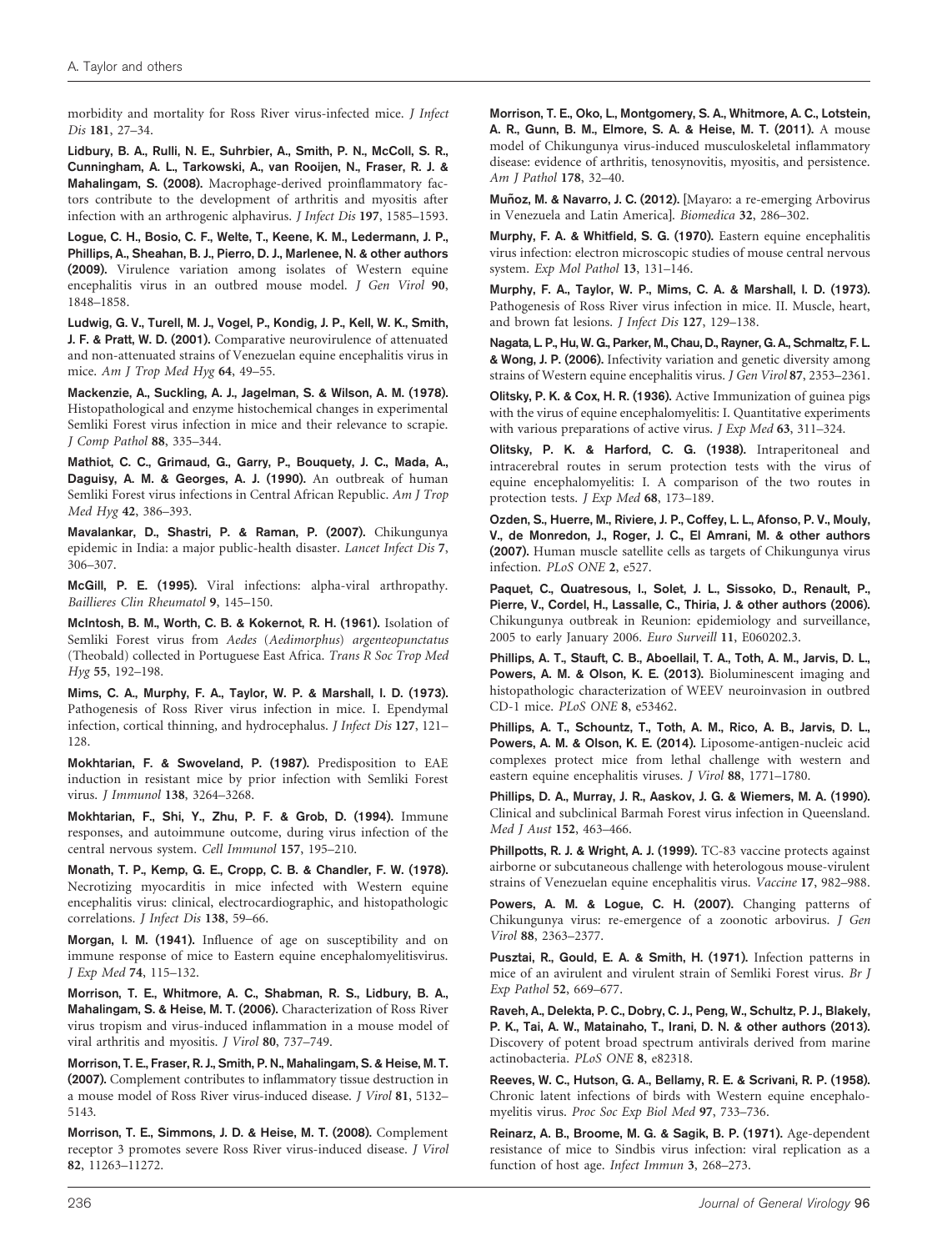Rezza, G., Nicoletti, L., Angelini, R., Romi, R., Finarelli, A. C., Panning, M., Cordioli, P., Fortuna, C., Boros, S. & other authors (2007). Infection with Chikungunya virus in Italy: an outbreak in a temperate region. Lancet 370, 1840–1846.

Robinson, D. M., Berman, S. & Lowenthal, J. P. (1972). Mouse potency assay for Western equine encephalomyelitis vaccines. Appl Microbiol 23, 104–107.

Ross, R. W. (1956). The Newala epidemic. III. The virus: isolation, pathogenic properties and relationship to the epidemic. J Hyg (Lond) 54, 177–191.

Rossi, S. L., Guerbois, M., Gorchakov, R., Plante, K. S., Forrester, N. L. & Weaver, S. C. (2013). IRES-based Venezuelan equine encephalitis vaccine candidate elicits protective immunity in mice. Virology 437, 81–88.

Rulli, N. E., Guglielmotti, A., Mangano, G., Rolph, M. S., Apicella, C., Zaid, A., Suhrbier, A. & Mahalingam, S. (2009). Amelioration of alphavirus-induced arthritis and myositis in a mouse model by treatment with bindarit, an inhibitor of monocyte chemotactic proteins. Arthritis Rheum 60, 2513–2523.

Rulli, N. E., Rolph, M. S., Srikiatkhachorn, A., Anantapreecha, S., Guglielmotti, A. & Mahalingam, S. (2011). Protection from arthritis and myositis in a mouse model of acute chikungunya virus disease by bindarit, an inhibitor of monocyte chemotactic protein-1 synthesis. J Infect Dis 204, 1026–1030.

Ryman, K. D., Klimstra, W. B., Nguyen, K. B., Biron, C. A. & Johnston, R. E. (2000). Alpha/beta interferon protects adult mice from fatal Sindbis virus infection and is an important determinant of cell and tissue tropism. J Virol 74, 3366–3378.

Safavi, F., Feliberti, J. P., Raine, C. S. & Mokhtarian, F. (2011). Role of  $\gamma\delta$  T cells in antibody production and recovery from SFV demyelinating disease. J Neuroimmunol 235, 18–26.

Schäfer, A., Whitmore, A. C., Konopka, J. L. & Johnston, R. E. (2009). Replicon particles of Venezuelan equine encephalitis virus as a reductionist murine model for encephalitis. J Virol 83, 4275–4286.

Schilte, C., Couderc, T., Chretien, F., Sourisseau, M., Gangneux, N., Guivel-Benhassine, F., Kraxner, A., Tschopp, J., Higgs, S. & other authors (2010). Type I IFN controls Chikungunya virus via its action on nonhematopoietic cells. J Exp Med 207, 429–442.

Schuffenecker, I., Iteman, I., Michault, A., Murri, S., Frangeul, L., Vaney, M. C., Lavenir, R., Pardigon, N., Reynes, J. M. & other authors (2006). Genome microevolution of Chikungunya viruses causing the Indian Ocean outbreak. PLoS Med 3, e263.

Seamer, J., Randles, W. J. & Fitzgeorge, R. (1967). The course of Semliki Forest virus infection in mice. Br J Exp Pathol 48, 395– 402.

Seay, A. R. & Wolinsky, J. S. (1982). Ross River virus-induced demyelination: I. Pathogenesis and histopathology. Ann Neurol 12, 380–389.

Seay, A. R. & Wolinsky, J. S. (1983). Ross River virus-ndash;induced demyelination: II. Ultrastructural studies. Ann Neurol 14, 559– 568.

Seay, A. R., Griffin, D. E. & Johnson, R. T. (1981). Experimental viral polymyositis: age dependency and immune responses to Ross River virus infection in mice. Neurology 31, 656–660.

Seymour, R. L., Rossi, S. L., Bergren, N. A., Plante, K. S. & Weaver, S. C. (2013). The role of innate versus adaptive immune responses in a mouse model of O'nyong-nyong virus infection. Am J Trop Med Hyg 88, 1170–1179.

Smith, J. P., Morris-Downes, M., Brennan, F. R., Wallace, G. J. & Amor, S. (2000). A role for alpha4-integrin in the pathology following Semliki Forest virus infection. J Neuroimmunol 106, 60–68.

Smith-Norowitz, T. A., Sobel, R. A. & Mokhtarian, F. (2000). B cells and antibodies in the pathogenesis of myelin injury in Semliki Forest Virus encephalomyelitis. Cell Immunol 200, 27–35.

Smithburn, K. C. & Haddow, A. J. (1944). Semliki Forest virus. I. Isolation and pathogenic properties. J Immunol 49, 141–157.

Sourisseau, M., Schilte, C., Casartelli, N., Trouillet, C., Guivel-Benhassine, F., Rudnicka, D., Sol-Foulon, N., Le Roux, K., Prevost, M. C. & other authors (2007). Characterization of reemerging Chikungunya virus. PLoS Pathog 3, e89.

Steele, K. E., Davis, K. J., Stephan, K., Kell, W., Vogel, P. & Hart, M. K. (1998). Comparative neurovirulence and tissue tropism of wild-type and attenuated strains of Venezuelan equine encephalitis virus administered by aerosol in C3H/HeN and BALB/c mice. Vet Pathol 35, 386–397.

Stoermer, K. A., Burrack, A., Oko, L., Montgomery, S. A., Borst, L. B., Gill, R. G. & Morrison, T. E. (2012). Genetic ablation of arginase 1 in macrophages and neutrophils enhances clearance of an arthritogenic alphavirus. J Immunol 189, 4047–4059.

Subak-Sharpe, I., Dyson, H. & Fazakerley, J. (1993). In vivo depletion of CD8+ T cells prevents lesions of demyelination in Semliki Forest virus infection. J Virol 67, 7629–7633.

Suckling, A. J., Jagelman, S. & Webb, H. E. (1978a). A comparison of brain lysosomal enzyme activities in four experimental togavirus encephalitides. J Neurol Sci 35, 355–364.

Suckling, A. J., Pathak, S., Jagelman, S. & Webb, H. E. (1978b). Virus-associated demyelination. A model using avirulent Semliki Forest virus infection of mice. J Neurol Sci 39, 147–154.

Suhrbier, A. & La Linn, M. (2004). Clinical and pathologic aspects of arthritis due to Ross River virus and other alphaviruses. Curr Opin Rheumatol 16, 374–379.

Taylor, A., Sheng, K. C., Herrero, L. J., Chen, W., Rulli, N. E. & Mahalingam, S. (2013). Methotrexate treatment causes early onset of disease in a mouse model of Ross River virus-induced inflammatory disease through increased monocyte production. PLoS ONE 8, e71146.

Thach, D. C., Kimura, T. & Griffin, D. E. (2000). Differences between C57BL/6 and BALB/cBy mice in mortality and virus replication after intranasal infection with neuroadapted Sindbis virus. J Virol 74, 6156–6161.

Thangamani, S., Higgs, S., Ziegler, S., Vanlandingham, D., Tesh, R. & Wikel, S. (2010). Host immune response to mosquito-transmitted Chikungunya virus differs from that elicited by needle inoculated virus. PLoS ONE 5, e12137.

Tournebize, P., Charlin, C. & Lagrange, M. (2009). [Neurological manifestations in Chikungunya: about 23 cases collected in Reunion Island]. Rev Neurol (Paris) 165, 48–51 (in French).

Tremain, K. E. & Ikeda, H. (1983). Physiological deficits in the visual system of mice infected with Semliki Forest virus and their correlation with those seen in patients with demyelinating disease. Brain 106, 879–895.

Tretyakova, I., Lukashevich, I. S., Glass, P., Wang, E., Weaver, S. & Pushko, P. (2013). Novel vaccine against Venezuelan equine encephalitis combines advantages of DNA immunization and a live attenuated vaccine. Vaccine 31, 1019–1025.

Tsetsarkin, K. A., Vanlandingham, D. L., McGee, C. E. & Higgs, S. (2007). A single mutation in Chikungunya virus affects vector specificity and epidemic potential. PLoS Pathog 3, e201.

Veckenstedt, A., Güttner, J. & Schroeder, C. (1985). Inhibition by Norakin (triperiden) of Sindbis virus infection in mice. Acta Virol 29, 209–215.

Vogel, P., Kell, W. M., Fritz, D. L., Parker, M. D. & Schoepp, R. J. (2005). Early events in the pathogenesis of eastern equine encephalitis virus in mice. Am J Pathol 166, 159–171.